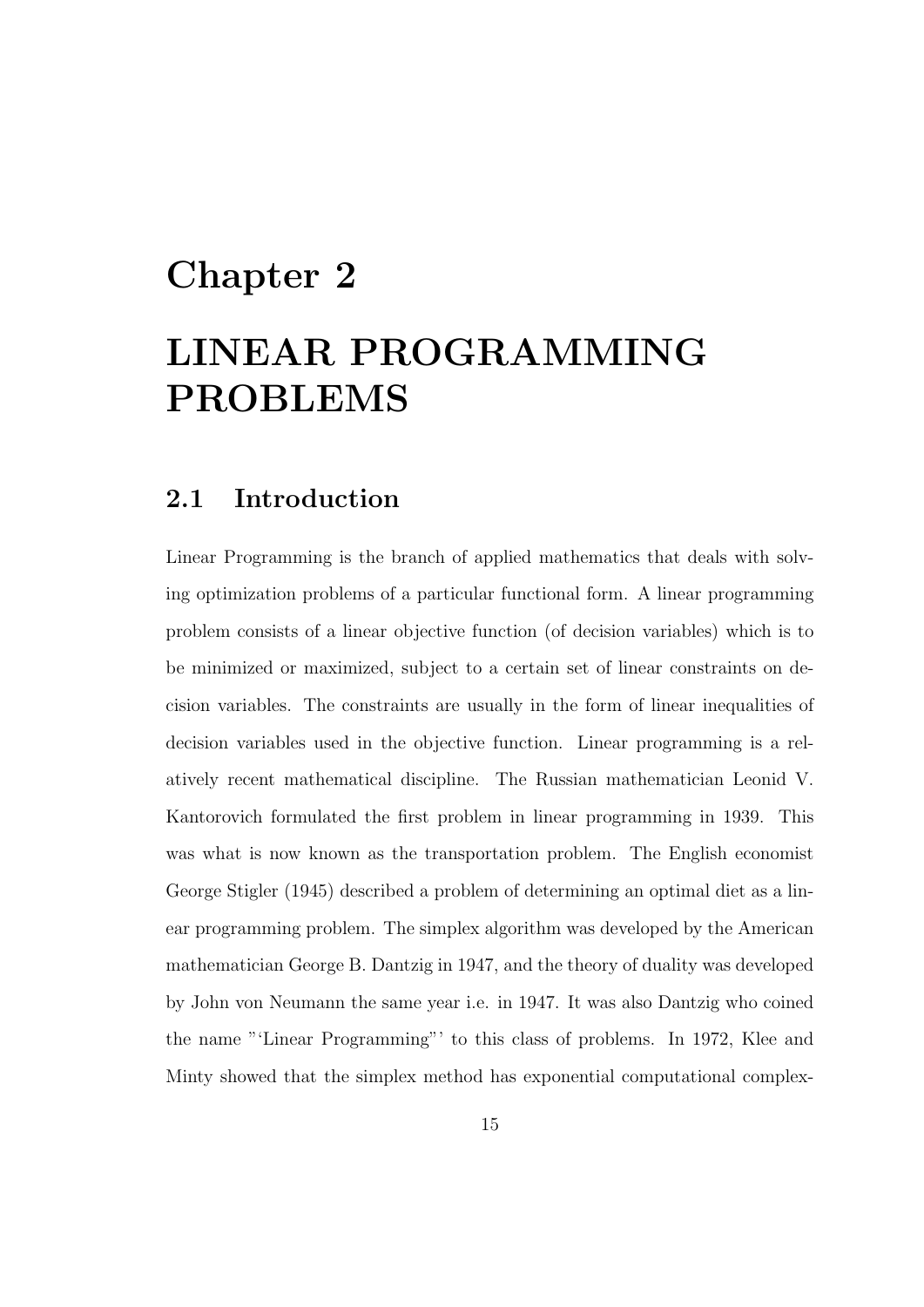ity. In 1979, Khachiyan showed that linear programming problems can be solved by polynomial time algorithms. Karmarkar, in 1984, described his interior-point algorithm and claimed that it is a polynomial-time algorithm and works better than Khachiyan's algorithm.

What is common among all the algorithms mentioned above is that they are all iterative and therefore sequential. That is, every subsequent solution depends on a preceding solution. On one side, this introduces uniqueness in each of these algorithms. On the other hand, however, the same feature makes these algorithms rather restrictive. This chapter aims at developing a method that is neither sequential not restricted to the surface of the polytope representing the set of feasible solutions of the linear programming problem. This development is motivated by the need for a speedy algorithm, since each of the classical techniques often requires a vast amount of calculations [15].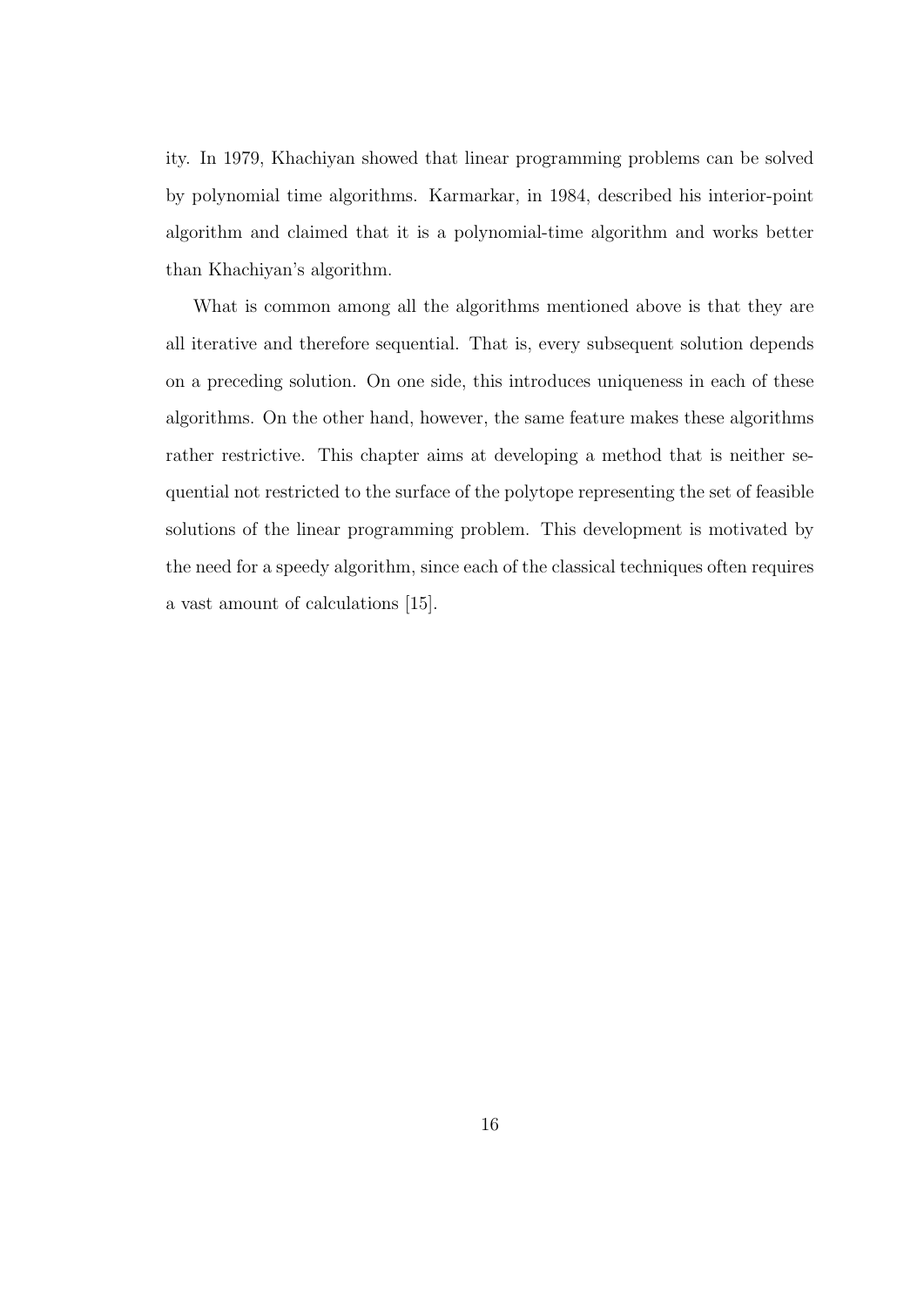# 2.2 Linear Programming Problems in Canonical Form

Linear programming problems can be expressed in the canonical form. The canonical form of a linear programming problem is

$$
Maximize \t C'X \t(2.1)
$$

$$
subject to \tAX \leq b,
$$
\t(2.2)

and 
$$
X \ge 0
$$
. (2.3)

Where C and  $X \in \mathbb{R}^n$ ,  $b \in \mathbb{R}^m$  and  $A \in \mathbb{R}^{m \times n}$ . Here (2.1) is called the objective function, (2.2) is a system of linear inequation constraints and (2.3) is a non-negativity constraint.

### 2.2.1 Features of linear programming problems

In this section we state some standard definitions and some of the important characteristics of a solution to a linear programming problem formulated in the canonical form.

- **Feasible solution set.** A set of values of the decision variables  $x_1, x_2, \dots, x_n$ which satisfy all the constraints and also the non-negativity condition is called the feasible solution set of the linear programming problem.
- Feasible solution. Each element of the feasible solution set is called a feasible solution. A feasible solution is a solution which satisfies all the constraints and also the non-negativity conditions of the linear programming problem.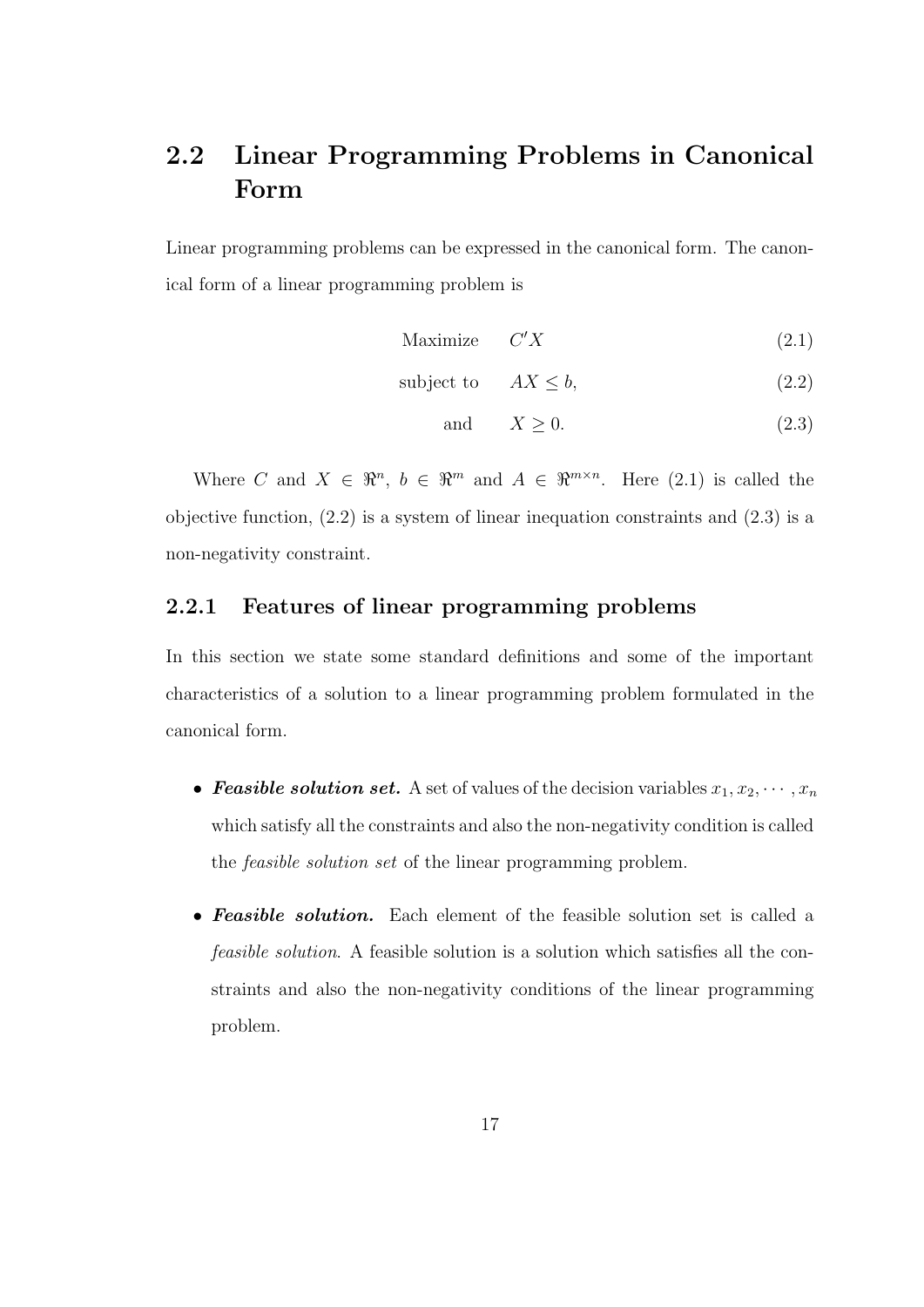• **Optimal solution.** An optimal solution  $X^*$  is a feasible solution subject to

$$
C'X^* = \max\{C'X : AX \le b, X \ge 0\}.
$$
 (2.4)

- A  $(LP)$  is **feasible** if there exists at least one feasible solution. Otherwise, it is said to be infeasible.
- Convex set. A set S is said to be convex set if, given any two points in the set, the line joining those two points is completely contained in the set. Mathematically, S is a convex set if for any two vectors  $X^{(1)}$  and  $X^{(2)}$  in S, the vector  $X = \lambda X^{(1)} + (1 - \lambda)X^{(2)}$  is also in S for any real number  $\lambda \in [0, 1]$ [55].

Figure 1 and 2 represent convex set, whereas Figure 3 is not a convex set.



- Extreme point. An extreme point of the convex set is a feasible point that can not lie on a line segment joining any two distinct feasible points in the set. Actually, extreme points are the same as corner points [61].
- The set of all feasible solutions of  $LPP$  is a convex set.
- The optimal solution of  $LPP$  can always be associated with a feasible extreme point of feasible solution set.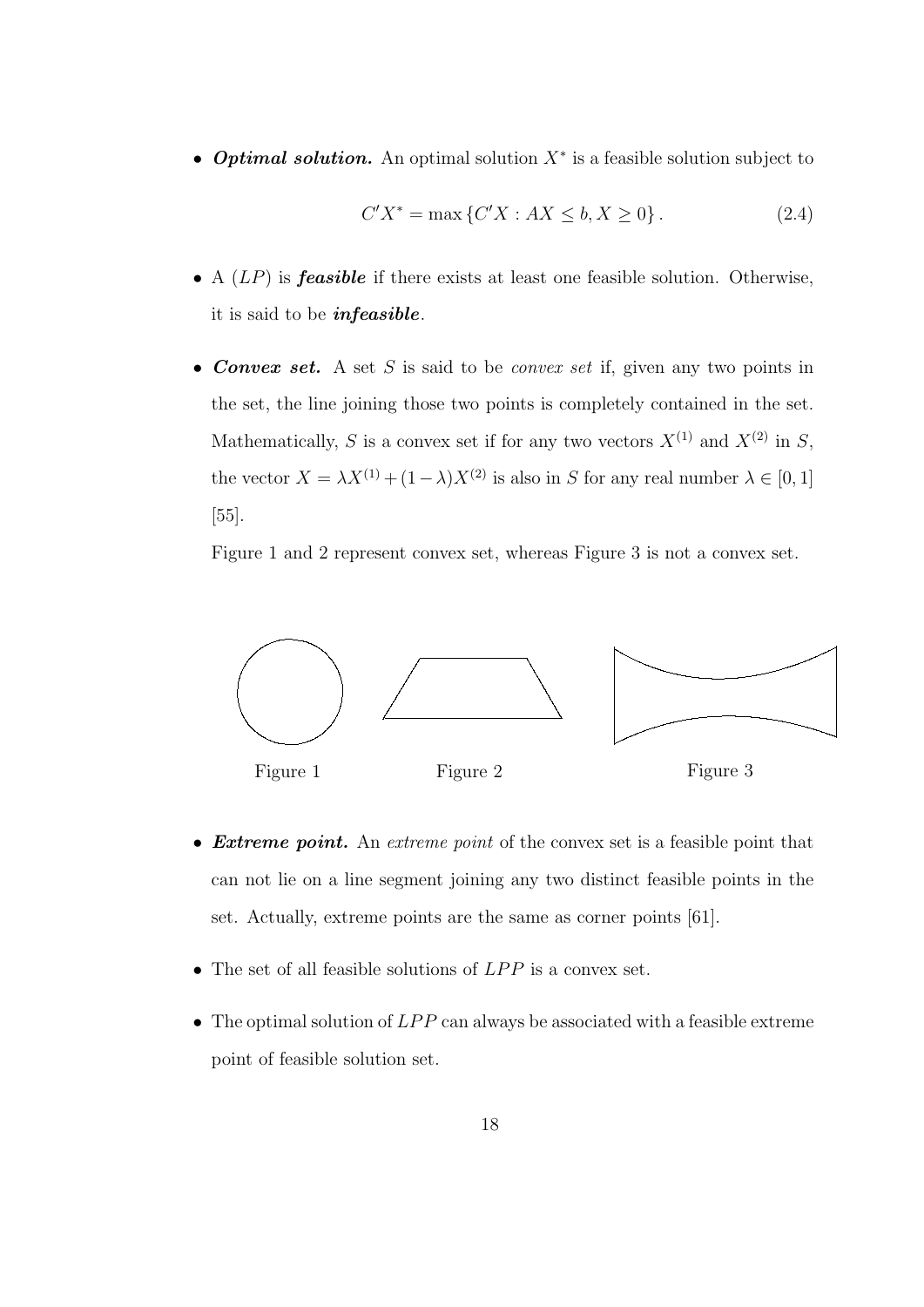• Linearity of the objective function results in convexity of the objective function.

Linear Programming Problems are solved by some methods like the graphical method, the systematic trial and error method (enumeration method) and the simplex method.

The graphical method is not applicable in more than two dimensional space. The enumerate method is a native approach to solve a linear programming (which has an optimal solution) would be to generate all possible extreme points and determine which one of them gives the best objective function value. But, the simplex method, Which is a well-known and widely used method for solving linear programming problem, does this in a more efficient manner by examining only a fraction of the total number of extreme points of feasible solution set.

### 2.2.2 Simplex method

The general steps of the simplex method are as follows.

- 1. Start with an initial extreme point of the feasible solution set.
- 2. Improve the initial solution if possible by finding another extreme point of feasible solution set with a better objective function value. At this step the simplex method implicitly eliminates from consideration all those extreme points of the feasible solution set whose objective function values are worse than the present one. This makes the procedure more efficient than the enumeration method.
- 3. Continue to find better extreme point of feasible solution set, improving the objective function value at every step.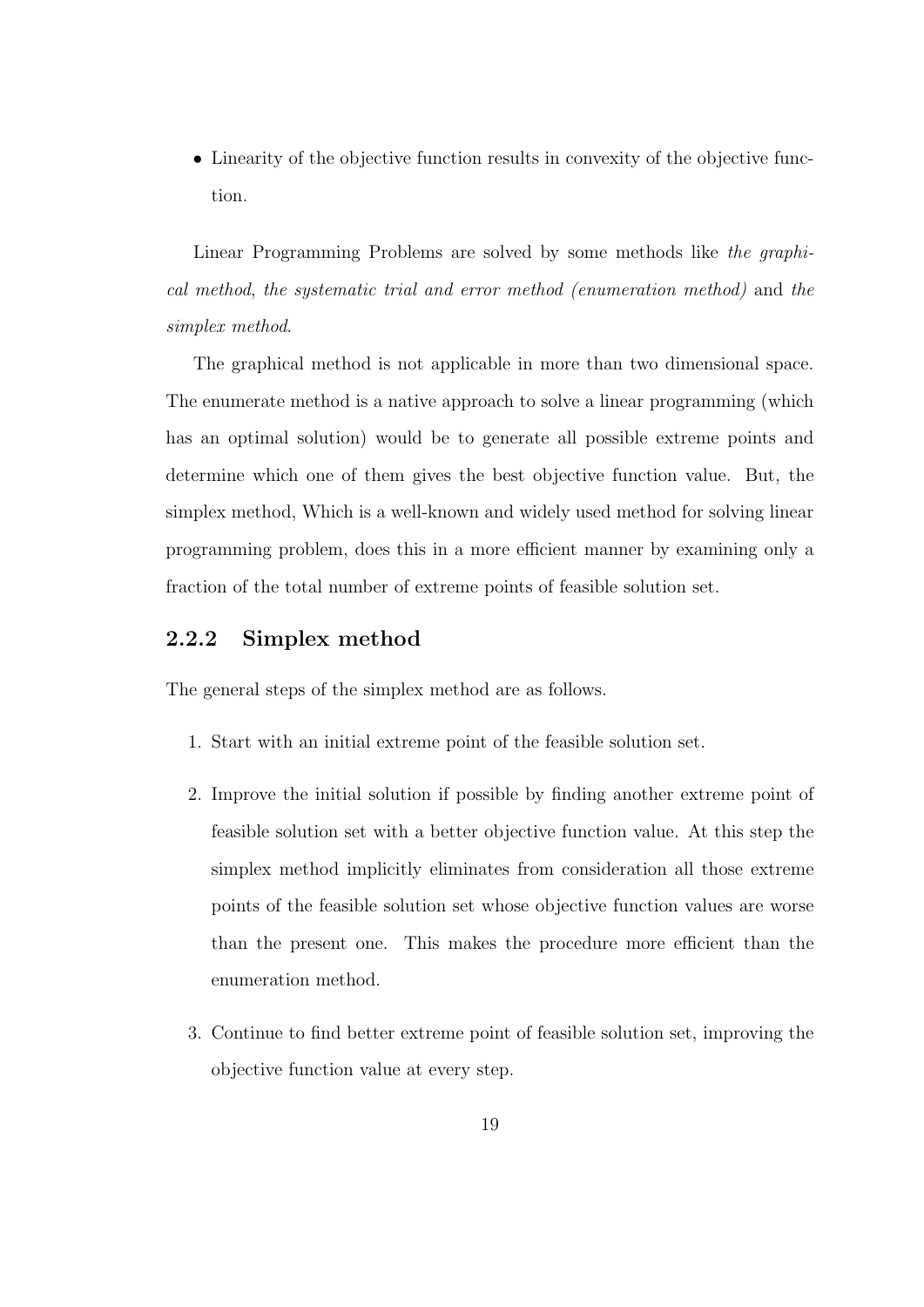4. When a particular extreme point of feasible solution set cannot be improved further, it becomes an optimal solution and the simplex method terminates.

### 2.2.3 Simplex method in tableau form

The various steps of the simplex method can be carried out in a more compact manner by using a tableau form to represent the constraints and the objective function. In addition by developing some simple formulas, the various calculations can be made mechanical [55]. In this section the simplex method is presented by illustrating the steps and using a tableau form for an example in canonical form. We consider the following linear programming problem.

| maximize   | $\mathcal{Z}$ | $=$ | $6x_1 + 8x_2$           |     |
|------------|---------------|-----|-------------------------|-----|
| subject to |               |     |                         |     |
|            |               |     | $5x_1 + 10x_2 \leq 60,$ |     |
|            |               |     | $4x_1 + 4x_2 <$         | 40. |
|            | $x_1$         |     | $x_2$                   |     |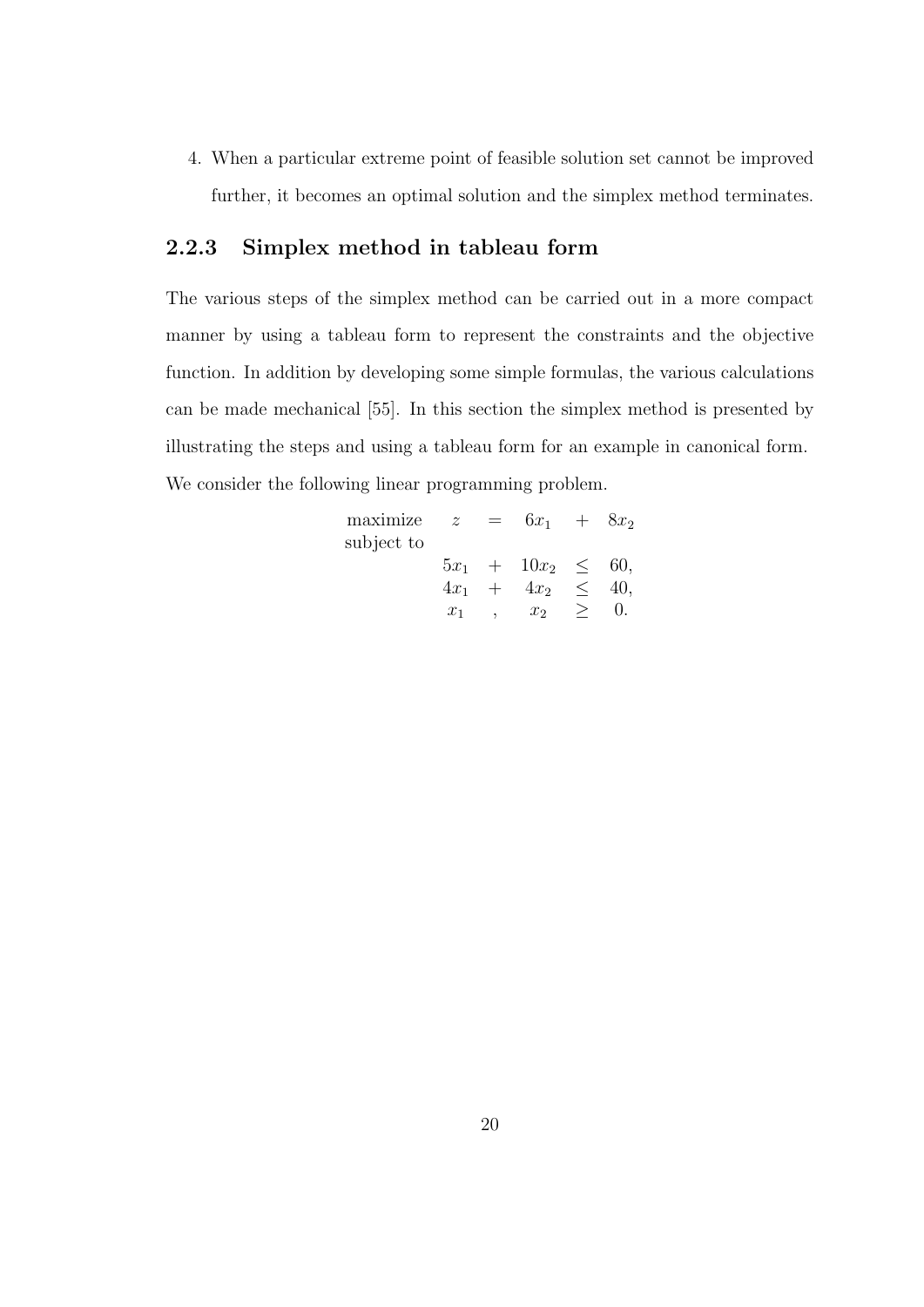The standard form of the above LP problem is shown below.

| maximize z<br>subject to |       | $= 6x_1 + 8x_2 + 0s_1 + 0s_2$ |                      |       |        |       |            |            |
|--------------------------|-------|-------------------------------|----------------------|-------|--------|-------|------------|------------|
|                          |       | $5x_1 + 10x_2 + s_1$          |                      |       |        |       |            | < 60,      |
|                          |       | $4x_1 + 4x_2$                 |                      |       |        | $S_2$ |            | $\leq 40,$ |
|                          | $x_1$ | $\ldots$                      | $\ddot{\phantom{1}}$ | $S_1$ | $\sim$ |       | $s_2 \geq$ | $\theta$ , |

where  $s_1$  and  $s_2$  are slack variables, which are introduced to balance the constraints.

• Basic variable. A variable is said to be basic variable if it has unit coefficient in one of the constraints and zero coefficient in the remaining constraints [53].

If all the constraints are "≤", then the standard form is to be treated as the canonical form. The canonical form is generally used to prepare the initial simplex tableau [53]. The initial simplex table of the above problem is shown in Table 2.1.

|          | $c_i$          | 6     | 8               | $\theta$         | $\cup$ |                      |                  |
|----------|----------------|-------|-----------------|------------------|--------|----------------------|------------------|
| $CB_i$   | <b>Basic</b>   | $x_1$ | $x_2$           |                  |        | $s_1$ $s_2$ Solution | Ratio            |
|          | Variable       |       |                 |                  |        |                      |                  |
| $\theta$ | S <sub>1</sub> | 5     | 10 <sup>1</sup> | $1 \quad 0$      |        | 60                   | $60/10 = 6^{**}$ |
| 0        | $s_2$          | 4     | $\overline{4}$  | $0 \quad 1$      |        | 40                   | $40/4=10$        |
|          | $z_i$          | U     | $\theta$        | $\left( \right)$ | $\cup$ | $\left( \right)$     |                  |
|          | $c_i - z_j$    | 6     | $8^*$           | $0 \quad 0$      |        |                      |                  |
|          |                |       | * key column    |                  |        | ** key row           |                  |

Table 2.1: Initial Simplex tableau

Here,  $c_j$  is the coefficient of the  $j<sup>th</sup>$  term of the objective function and  $CB_i$  is the coefficient of the  $i<sup>th</sup>$  basic variable. The value at the intersection of the key column and the key row is called key element. The value of  $z_j$  is computed using the following formula.

$$
z_j = \sum_{i=1}^2 (CB_i)(a_{ij})
$$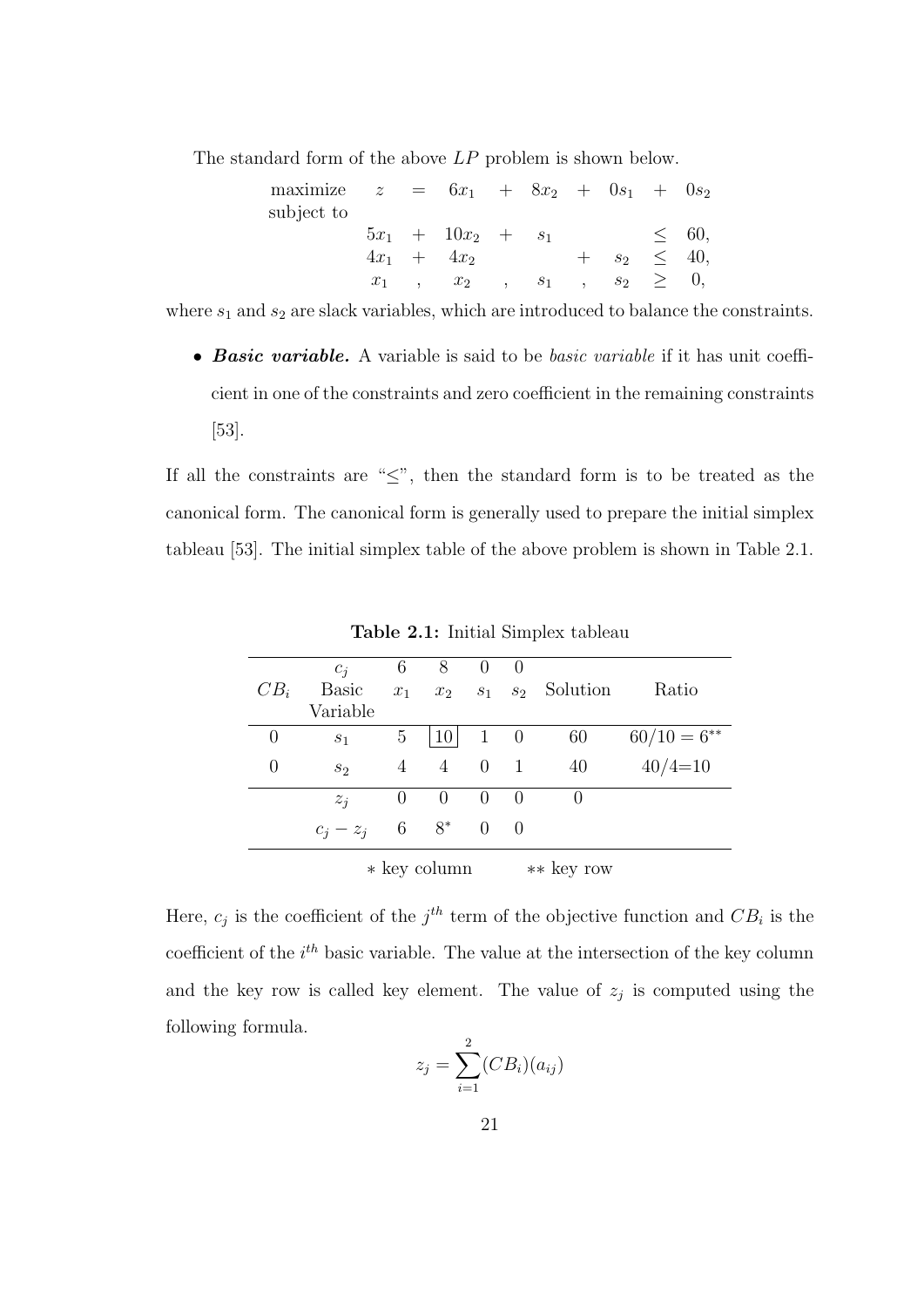Where  $a_{ij}$  is the coefficient for the  $i^{th}$  row and  $j^{th}$  column of the table.  $c_j - z_j$  is the relative contribution (profit). In this term,  $c_j$  is the objective function coefficient for the  $j<sup>th</sup>$  variable. The value of  $z_j$  against the solution column is the value of the objective function and in this iteration, it is zero.

• **Optimality condition:** For maximization problem, if all  $c_j - z_j$  are less than or equal to zero, then optimality is reached; otherwise select the variable with the maximum  $c_j - z_j$  value as the entering variable (For minimization problem, if all  $c_j - z_j$  are greater than or equal to zero, the optimality is reached; otherwise select the value with the most negative value as the entering variable).

In Table 2.1, all the values for  $c_j - z_j$  are either equal to or greater than zero. Hence, the solution can be improved further.  $c_j - z_j$  is the maximum for the variable  $x_2$ . So,  $x_2$  enter the basis. this is known as *intering variable*, and the corresponding column is called key column.

- **Feasibility condition:** To maintain the feasibility of the solution in each iteration, the following steps need to be followed:
	- 1. In each row, find the ratio between the solution column value and the value in the key column.
	- 2. Then, select the variable from the present set of basic variables with respect to the minimum ratio (break tie randomly). Such variable is the leaving variable and the corresponding row is called the key row. The value at the intersection of the key row and the key column is called key element or pivot element.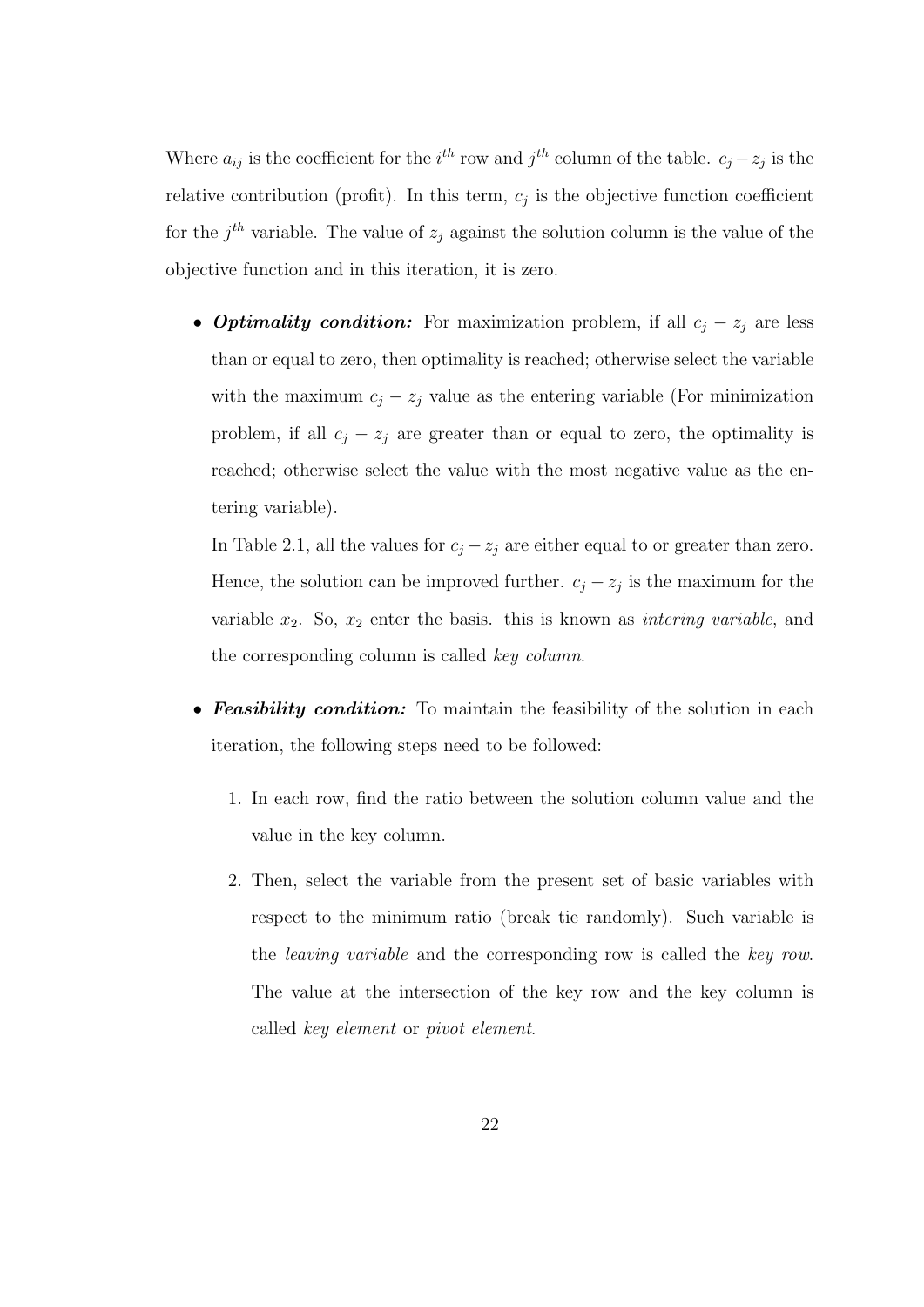In Table 2.1, the *leaving variable* is  $s_1$  and the row 1 is the key row. Key element is 10. The next iteration is shown in Table 2.2. In this table, the basic variable  $s_1$ of the previous table is replaced by  $x_2$ . The formula to compute the new values of table 2.2 is as shown below:

|          | $c_i$                               |       | $6 \quad 8 \quad 0$  | $\hspace{1.6cm} 0$ |                            |              |
|----------|-------------------------------------|-------|----------------------|--------------------|----------------------------|--------------|
| $CB_i$   | <b>Basic</b>                        | $x_1$ |                      |                    | $x_2$ $s_1$ $s_2$ Solution | Ratio        |
|          | Variable                            |       |                      |                    |                            |              |
| 8        | $x_2$                               |       | $1/2$ 1 $1/10$ 0     |                    | $\overline{6}$             | $6/(1/2)=12$ |
| $\theta$ | s <sub>2</sub>                      |       | $ 2 $ 0 $-2/5$ 1 16  |                    |                            | $16/2=8**$   |
|          | $z_i$                               |       | $4 \t 8 \t 4/5 \t 0$ |                    | 48                         |              |
|          | $c_i - z_i$ 2 <sup>*</sup> 0 -4/5 0 |       |                      |                    |                            |              |

Table 2.2: Iteration 1

Here

$$
New\ value = Old\ value - \frac{Key\ column\ value \times Key\ row\ value}{Key\ value}
$$

As a sample calculation, the computation of the new value of row and column  $x_1$  is shown below.

$$
New\ value = 4 - \frac{4 \times 5}{10} = 4 - \frac{20}{10} = 4 - 2 = 2
$$

Computation of te cell values of different tables using this formula is a boring process. So, a different procedure can be used as explained below.

1. Key row:

New Key row value = Current Key row value  $\div$  Key element value

2. All other rows:

New row = Current row − (Its Key column value)  $\times$  (New Key row)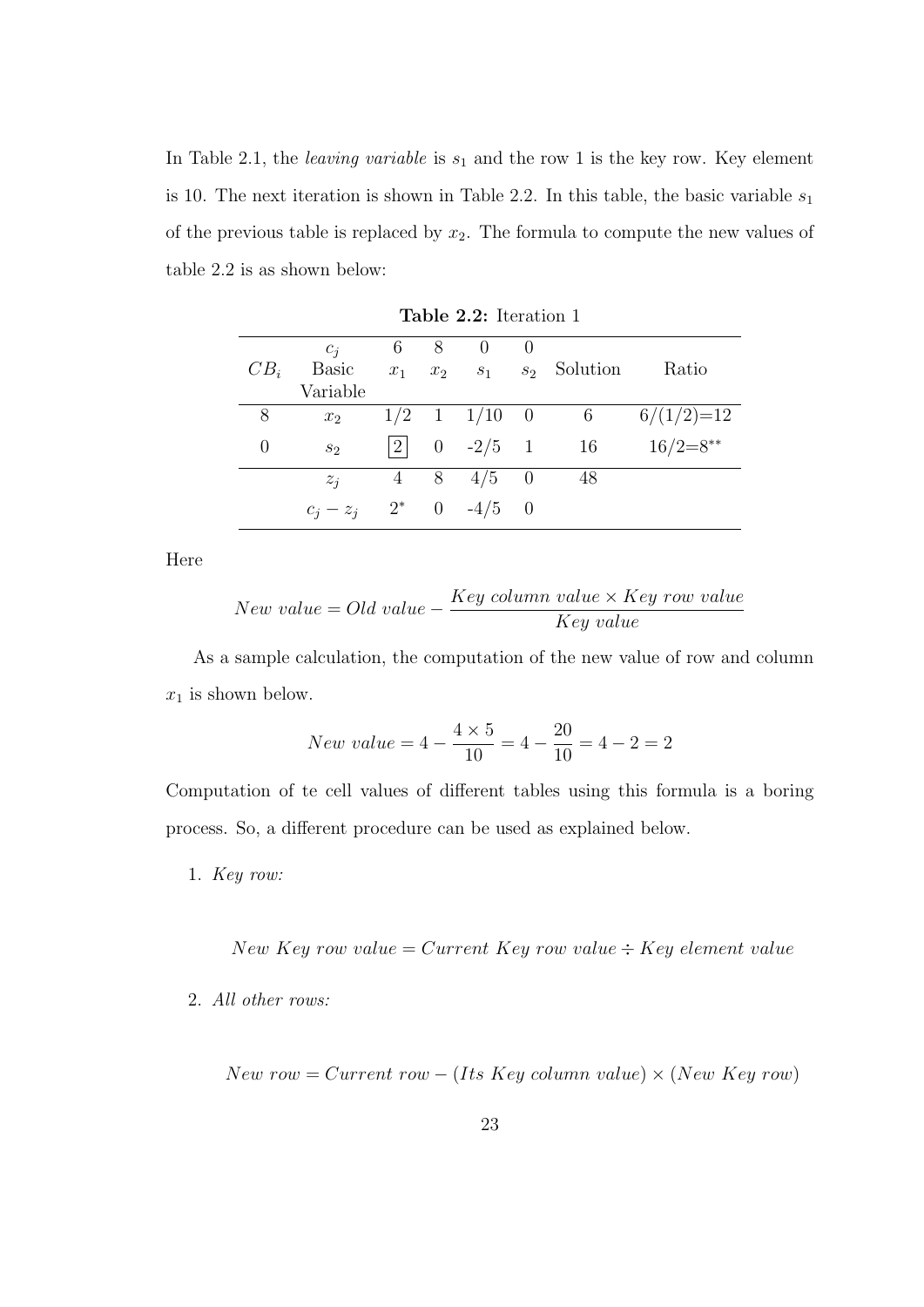These computations are applied to the Table 2.1. in the following manner:

1. New Key row 
$$
(x_2 \text{ row}) = \frac{Current \; Key \; row \; (s_1 \; row)}{Key \; element(10)}
$$

2. New  $s_2$  row = Current  $s_2$  row - (4)  $\times$  New key row  $(x_2$  row)

The results are shown in Table 2.2. The solution in the Table 2.2 is not optimal. The criterion row value for the variable  $x_1$  is the maximum positive value. Hence, the variable  $x_1$  is selected as entering variable and after computing the ratio,  $s_2$  is selected as leaving variable. The next iteration is shown in Table 2.3.

|        | $c_i$ 6 8 0                   |  |                         | $\overline{0}$ |                            |  |
|--------|-------------------------------|--|-------------------------|----------------|----------------------------|--|
| $CB_i$ | <b>Basic</b>                  |  | $x_1$ $x_2$ $s_1$ $s_2$ |                | Solution Ratio             |  |
|        | Variable                      |  |                         |                |                            |  |
| 8      | $x_2$                         |  | 0 1 $1/5$ -1/4          |                | $\overline{\phantom{0}}^2$ |  |
| 6      | $x_1$                         |  | 1 0 $-1/5$ 1/2          |                | 8                          |  |
|        | $z_i$                         |  | 6 8 $2/5$ 1             |                | 64                         |  |
|        | $c_i - z_i = 0 = 0 -2/5 = -1$ |  |                         |                |                            |  |

Table 2.3: Iteration 2

In Table 2.3, all the values for  $c_j - z_j$  are either 0 (corresponding to basic variables) or negative (corresponding to nonbasic variables). Hence, the optimality is reached. The corresponding optimal solution is as follows:

$$
x_1 = 8 \quad and \quad x_2 = 2
$$

and the optimal objective function value, z is 64.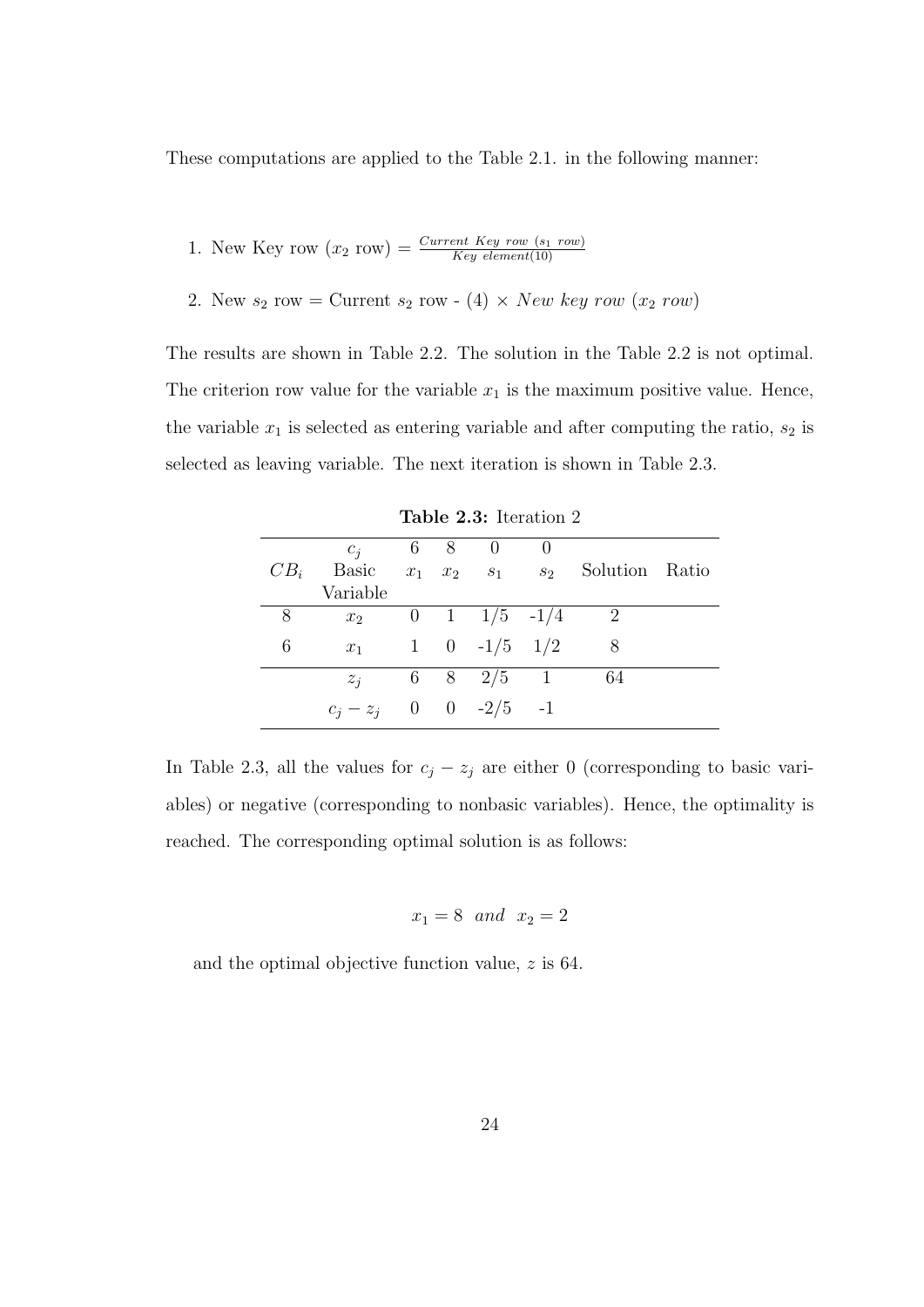#### 2.2.4 Revised simplex method

The simplex method discussed in section 2.2 performs calculation on the entire tableau during each iteration. However, updating all the elements in tableau during a basis change is not really necessary for using the simplex method. The only information needed in moving from one tableau (basic feasible solution) to another tableau is as follows:

- 1. The relative profit coefficients  $(c_j z_j \text{ row})$ .
- 2. The column corresponding to the entering variable (Key column).
- 3. The current basic variables and their values (Solution column).

The information contained in other columns of the tableau plays no role in the simplex process. Hence the solution of large linear programming problems on a digital computer will become very inefficient and costly if the simplex method were to be used in its full tableau form. However, revised simplex method is an improvement over simplex method. The *revised simplex* method is computationally more efficient and accurate. Its benefit is clearly comprehended in case of large LP problems. The revised simplex method uses exactly the same steps as those in simplex method but at each iteration the entire tableau is never calculated. The relevant information it needs to move from one basic feasible solution to another is directly generated from the original equations. The steps of the revised simplex method (using matrix manipulations) can be summarized as follows:

Step 1. Obtain the initial feasible basis B. Determine the corresponding feasible solution  $x_B = B^{-1}b$ .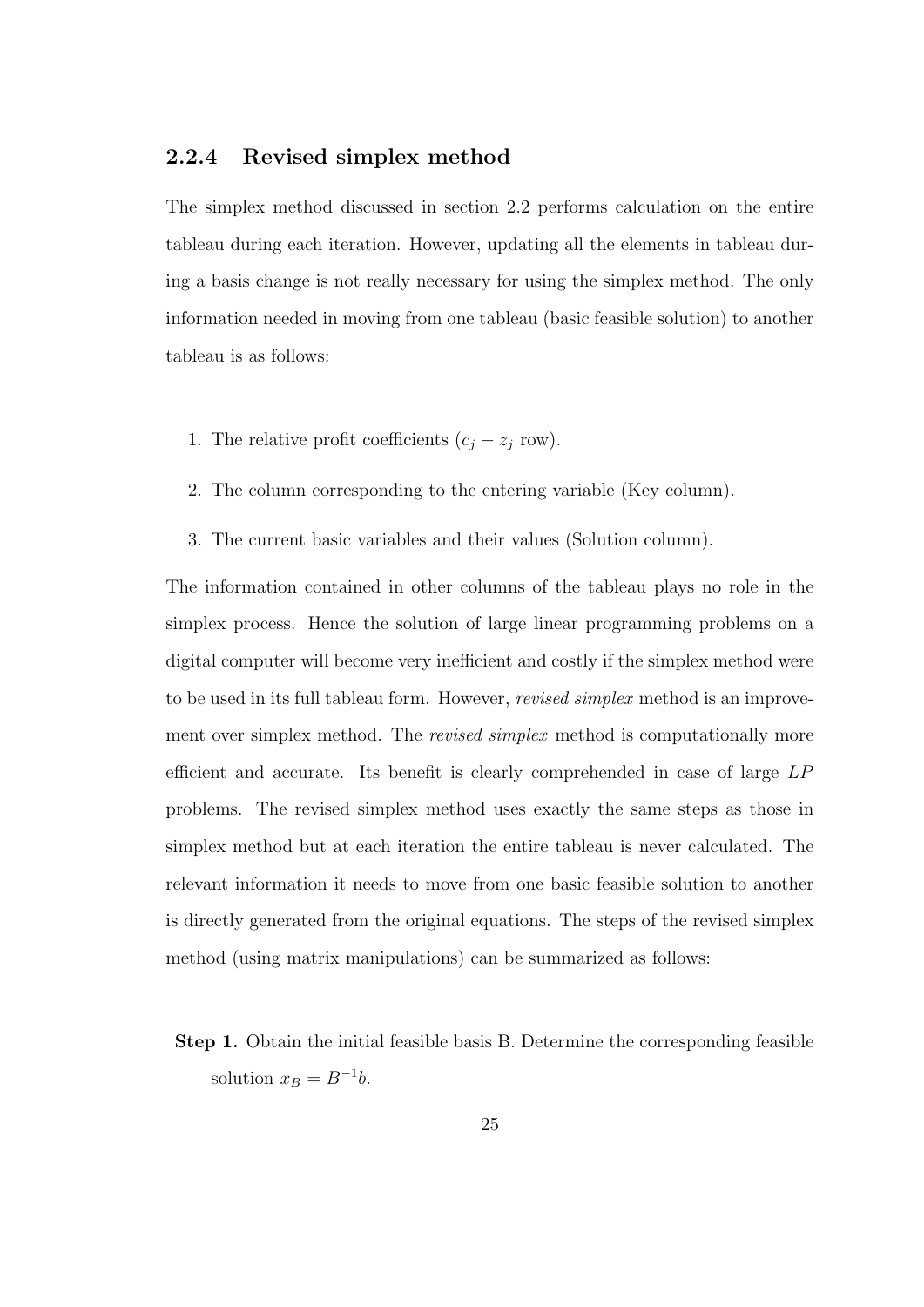- **Step 2.** Obtain the corresponding simplex multipliers  $\pi = c_B B^{-1}$ . Check the optimality of the current basic feasible solution (BFS). If the current basis is optimal, then STOP.
- **Step 3.** If the current BFS is not optimal, identify the entering variable  $x_j$  (that is,  $c_j - z_j = c_j - \sum_{i=1}^m \pi_j a_{ij} = c_j - \pi P_j < 0$ .
- **Step 4.** Obtain the column  $\bar{P}_j = B^{-1}P_j$  and perform the minimum ratio test to determine the leaving variable  $x_l$ .
- Step 5. Update the basis  $B$  (or  $B^{-1}$ ) and go to Step 2.

For more information and details, refer to [55].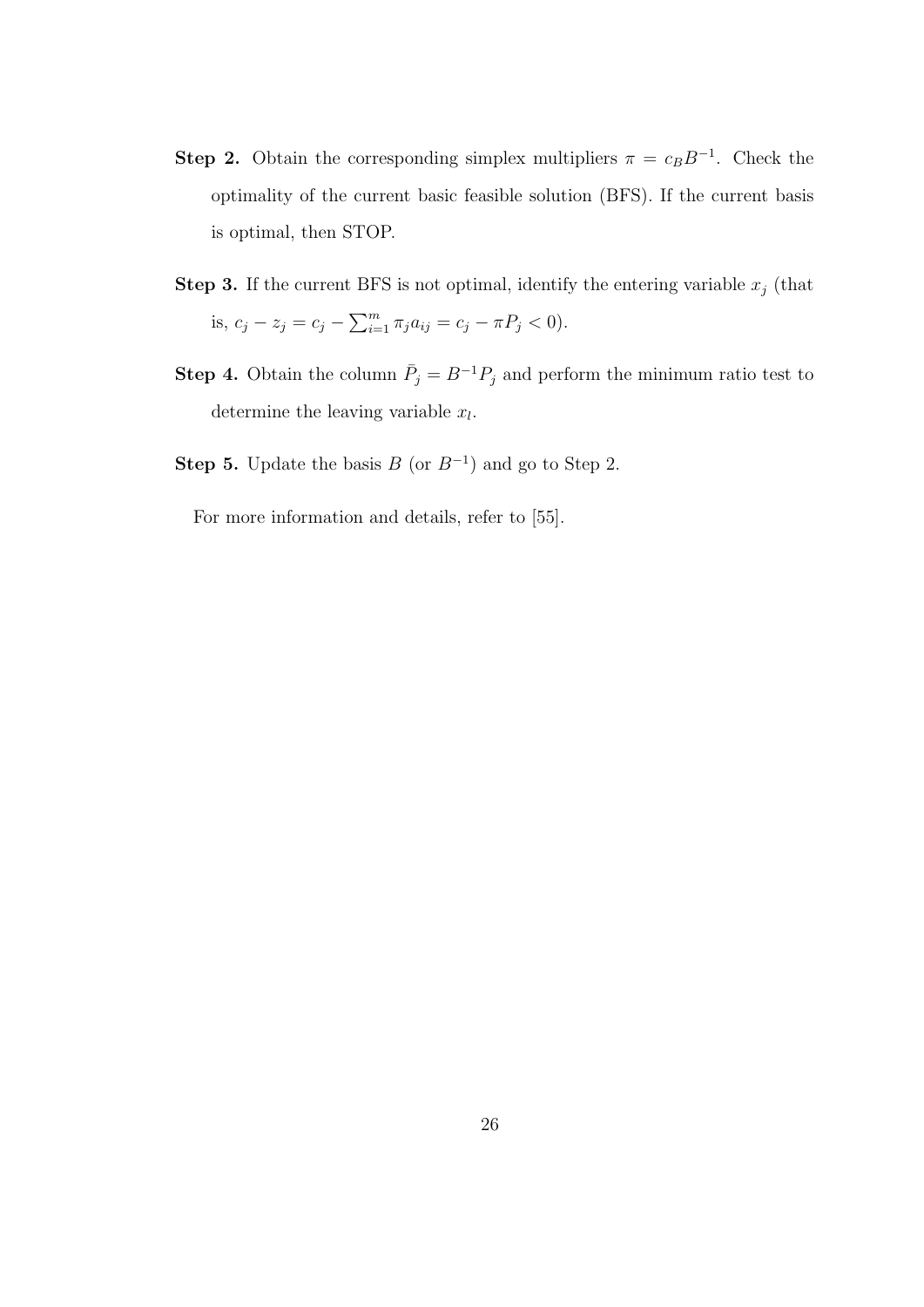# 2.3 Duality Theory and Its Applications

From both the theoretical and practical point of view, the theory of duality is one of the most important and interesting concepts in linear programming. The basic idea behind the duality theory is that every linear programming problem has an associated linear programming called its dual such that a solution to the original linear program also gives a solution to its dual. Thus, whenever a linear program is solved by the simplex method, we are actually getting solutions for two linear programming problems. The Dual can be considered as the "inverse" of the Primal in every respect. The column coefficients in the Primal constrains become the row co-efficients in the Dual constraints. The coefficients in the Primal objective function become the right hand side constraints in the Dual constraints. The column of constants on the right hand side of the Primal constraints becomes the row of coefficients of the dual objective function. The direction of the inequalities are reversed. If the primal objective function is a "Maximization" function then the dual objective function is a "Minimization" function and vice-versa. The concept of duality is very much in useful to obtain additional information about the variation in the optimal solution when certain changes are effected in the constraint coefficient, resource availabilities and objective function co-efficients. This is termed as "post optimality" or "sensitivity analysis".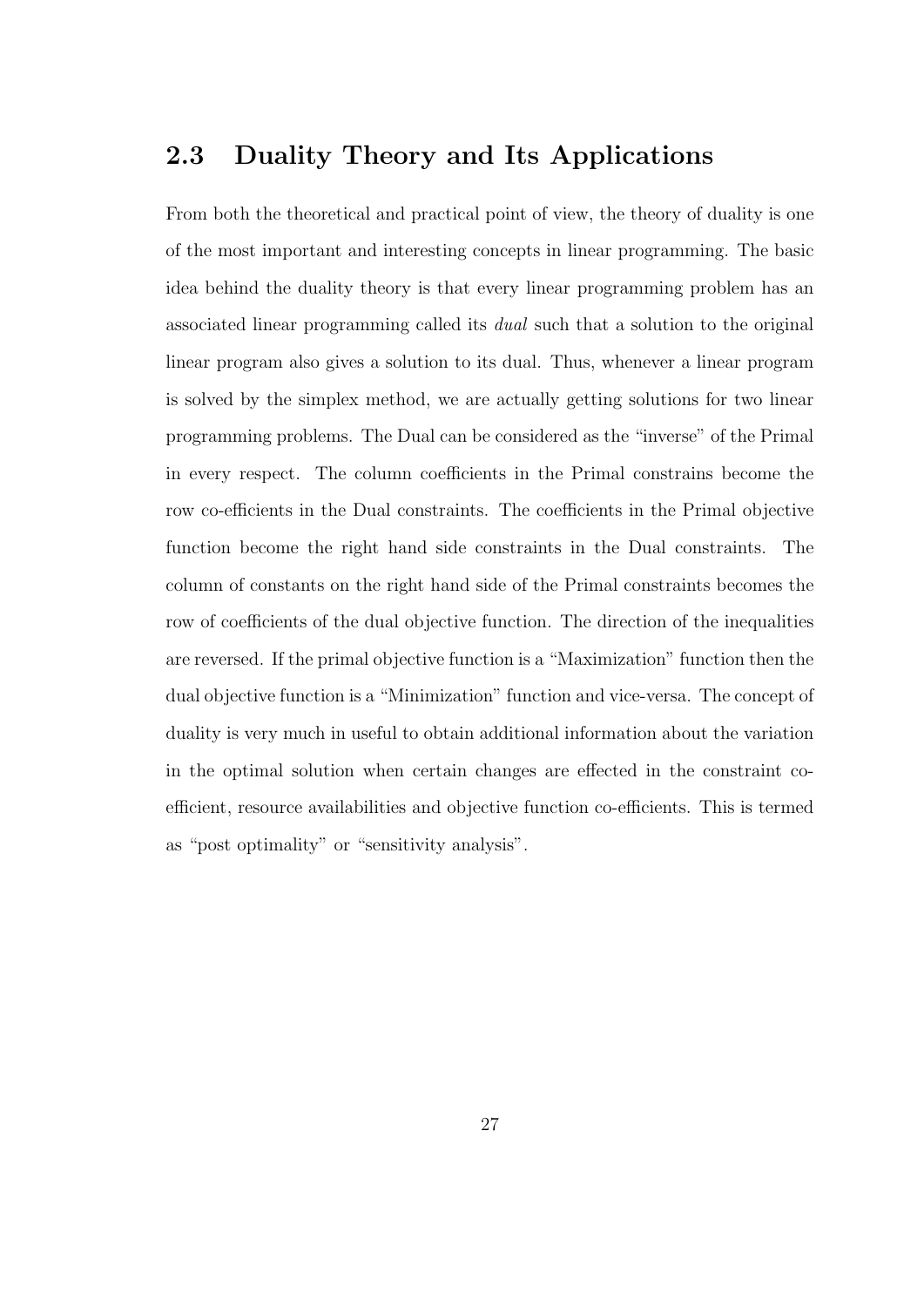The concept of a dual is introduced by the following programme.

#### Example 2.1

| <i>Maximze</i> $Z = x_1 + 2x_2 - 3x_3 + 4x_4$ |  |  |  |                                        |  |
|-----------------------------------------------|--|--|--|----------------------------------------|--|
| subject to                                    |  |  |  |                                        |  |
|                                               |  |  |  | $x_1 + 2x_2 + 2x_3 - 3x_4 \leq 25$     |  |
|                                               |  |  |  | $2x_1 + x_2 - 3x_3 + 2x_4 \leq 15$     |  |
|                                               |  |  |  | $x_1$ , $x_2$ , $x_3$ , $x_4 \geq 0$ . |  |

The above linear programme has two constraints and four variables. The dual of this problem is written as

| Minimize   | $25y_1$ | $\hspace{0.1mm} +$ | $15y_2$ |
|------------|---------|--------------------|---------|
| subject to |         |                    |         |
| $y_1$      | $2y_2$  | $\geq$             | 1,      |
| $2y_1$     | $y_2$   | >                  | 2,      |
| $2y_1$     | $3y_2$  | >                  | -3,     |
| $-3y_1$    | 2y2     | >                  | 4,      |
| $y_1$      | $y_2$   | >                  | 0.      |

 $y_1$  and  $y_2$  are called the dual variables. The original problem is called the *primal* problem. Comparing the primal and the dual problems, we observe the following relationships:

- 1. The objective function coefficients of the primal objective function have become the right-hand-side constants of dual. Similarly, the right-hand-side constants of primal problem have become the objective function coefficients of the dual.
- 2. The inequalities have been reversed in the constraints.
- 3. The objective is changed from maximization in primal to minimization in dual.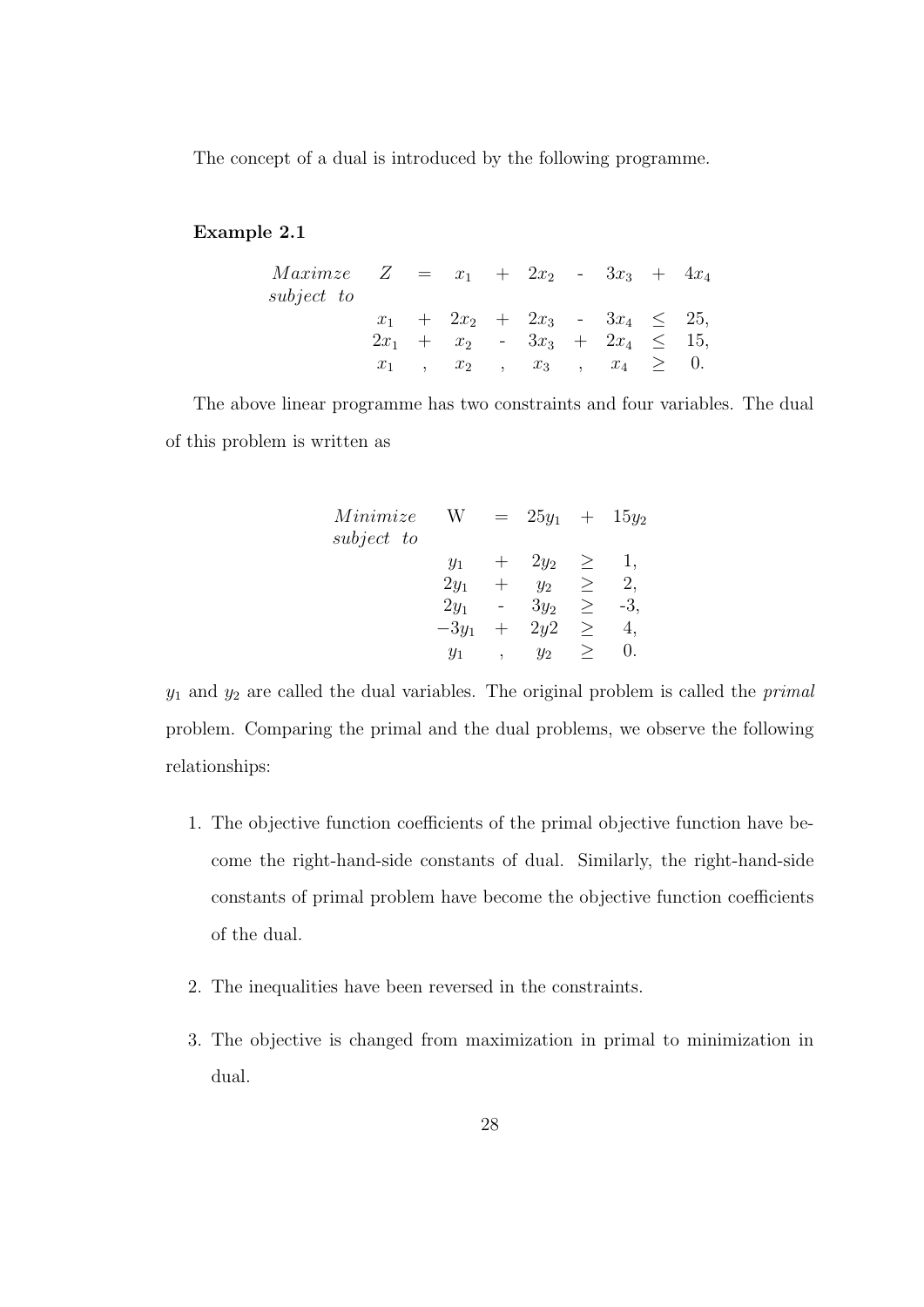- 4. Each column in the primal corresponds to a constraint (row) in the dual. Thus, the number of dual constraints is equal to the number of primal variables.
- 5. Each constraint(row) in the primal corresponds to a column in the dual. Hence, there is one dual variable for every primal constraint.
- 6. The dual of the dual is the primal problem.

In both of the primal and the dual problems, the variables are nonnegative and the constraints are inequalities. Such problems are called symmetric dual linear programmes.

**Definition.** A linear programme is said to be in *symmetric form*, if all the variables are restricted to be nonnegative, and all the constraints are inequalities (in a maximization problem the inequalities must be in "less than or equal to" form and in a minimization problem they must be in "greater than or equal to"). In matrix notation the symmetric dual linear programmes are:

Primal:

| Maximize   | Z  | $=$    | C'X        |
|------------|----|--------|------------|
| subject to |    |        |            |
|            | AX | $\leq$ | b,         |
|            |    |        | $\theta$ . |
|            |    |        |            |

Dual:

| Minimize   | W   | bΎ |
|------------|-----|----|
| subject to |     |    |
|            | A'Y |    |
|            |     |    |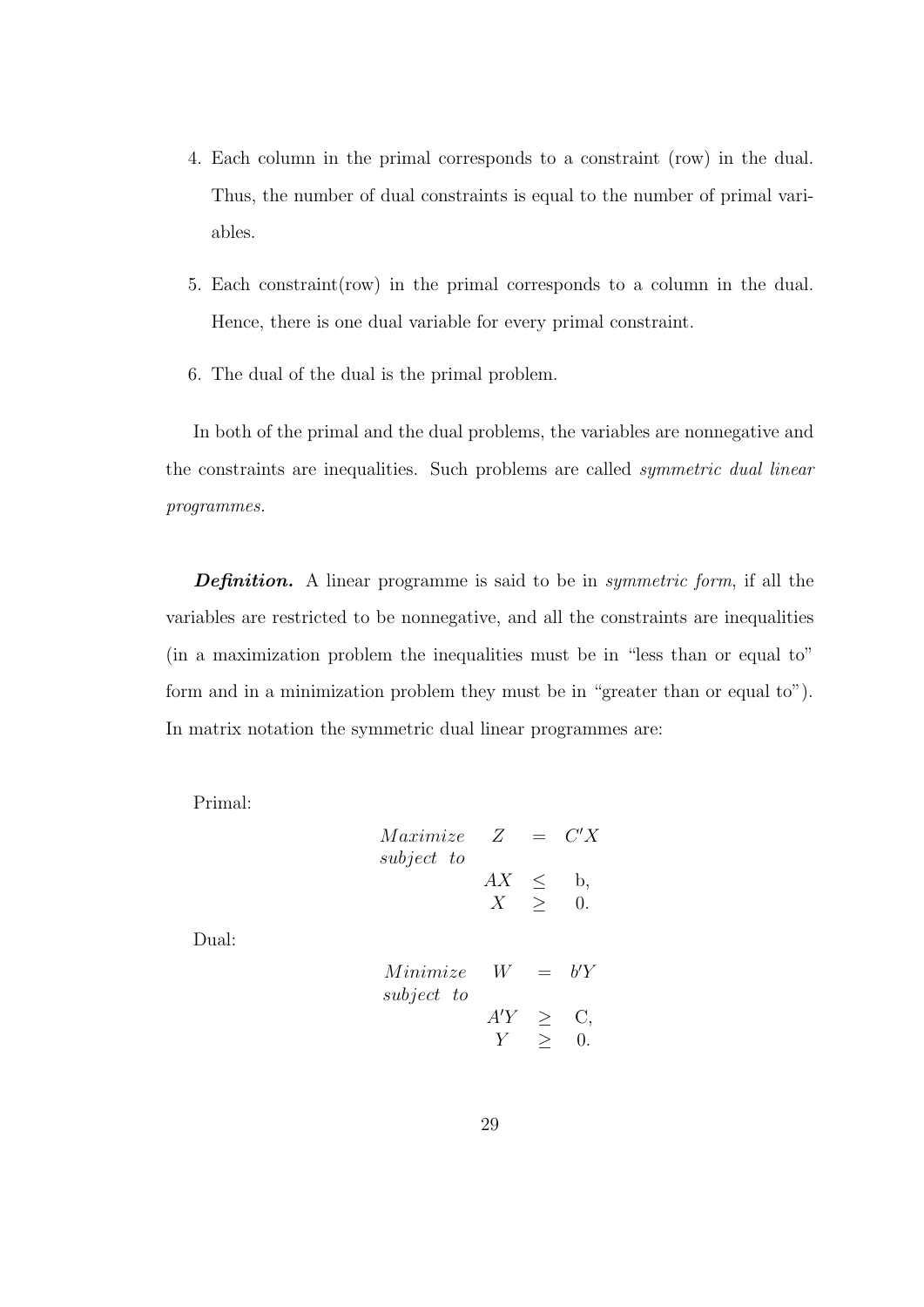Where A is an  $m \times n$  matrix, b is an  $m \times 1$  column vector, C is a  $n \times 1$  column vector, X is an  $n \times 1$  column vector and Y is an  $m \times 1$  column vector.

Te following table describes more general relations between the primal and dual that can be easily derived from the symmetric form definition. They relate the sense of constraint  $i$  in the primal with the sign restriction for  $y_i$  in the dual, and sign restriction of  $x_j$  in the primal with the sense of constraint j in the dual. Note that when these alternative definitions are allowed there are many ways to write the primal and dual problems; however, they are all equivalent.

| Primal model                  | Dual model               |
|-------------------------------|--------------------------|
| Maximization                  | Minimization             |
| Constraint <i>i</i> is $\leq$ | $y_i \geq 0$             |
| Constraint $i$ is $=$         | $y_i$ is unrestricted    |
| Constraint $i$ is $>$         | $y_i \leq 0$             |
| $x_i \geq 0$                  | Constraint $j$ is $>$    |
| $x_i$ is unrestricted         | Constraint $j$ is $=$    |
| $x_i \leq 0$                  | Constraint $j$ is $\leq$ |

Modifications in the primal-dual formulations

### 2.3.1 Economic interpretation of the dual problem

#### Primal:

Consider a manufacturer who makes n products out of  $m$  resources. To make one unit of product j it takes  $a_{ij}$  units of resource i. The manufacturer has obtained  $b_i$  units of resources i in hand, and the unit price of product j is  $c_j$ . Therefore, the primal problem leads the manufacturer to find an optimal production plan that maximizes the sales with available resources.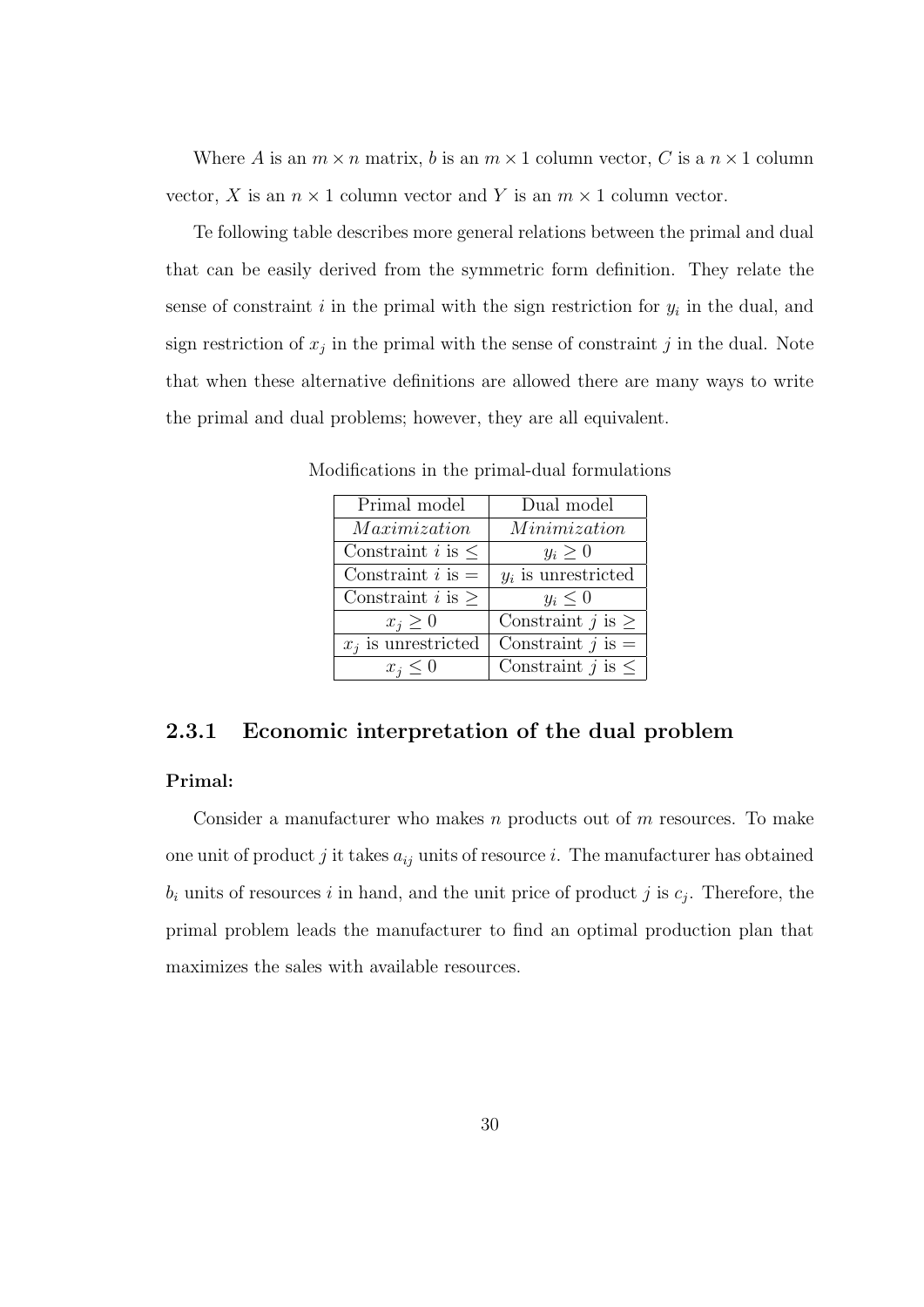#### Dual:

Lets assume the manufacturer gets the resources from a supplier. The manufacturer wants to negotiate the unit purchasing price  $y_i$  for resource i with the supplier. Therefore, the manufacturers objective is to minimize the total purchasing price  $b'Y$  in obtaining the resources  $b_i$ . Since the market price  $c_j$  and the "product-resource" conversion ratio  $a_{ij}$  are open information on market, the manufacturer knows that, at least, a "smart" supplier would like to charge him as much as possible, so that

$$
a_{1j}y_1 + a_{2j}y_2 + \cdots + a_{mj}y_m \geq c_j.
$$

In this way, the dual linear program leads the manufacturer to come up with a least-cost plan in which the purchasing prices are acceptable to the "smart" supplier.

An example is giving to get more understanding on above economic interpretation. Let  $n = 3$  (products are Desk, Table and Chair) and  $m = 3$  (resources are Lumber, Finishing hours(needed time) and Carpentry hours). The amount of each resource which is needed to make one unit of certain type of furniture is as follows:

| Product<br>Resource | Desk  | Table | Chair               |
|---------------------|-------|-------|---------------------|
| Lumber              | 4 lft | 6 lft | 1 lft.              |
| Finishing hours     | 4 hrs | 2 hrs | $1.5$ hrs           |
| Carpentry hours     | 2 hrs |       | $1.5$ hrs $0.5$ hrs |

48 lft of lumber, 20 hours of finishing hours and 4 carpentry hours are available. A desk sells for \$60, a table for \$30 and a chair for \$20. How many of each type furniture should manufacturer produce?

Let  $x_1$ ,  $x_2$ , and  $x_3$  respectively denote the number of desks, tables and chairs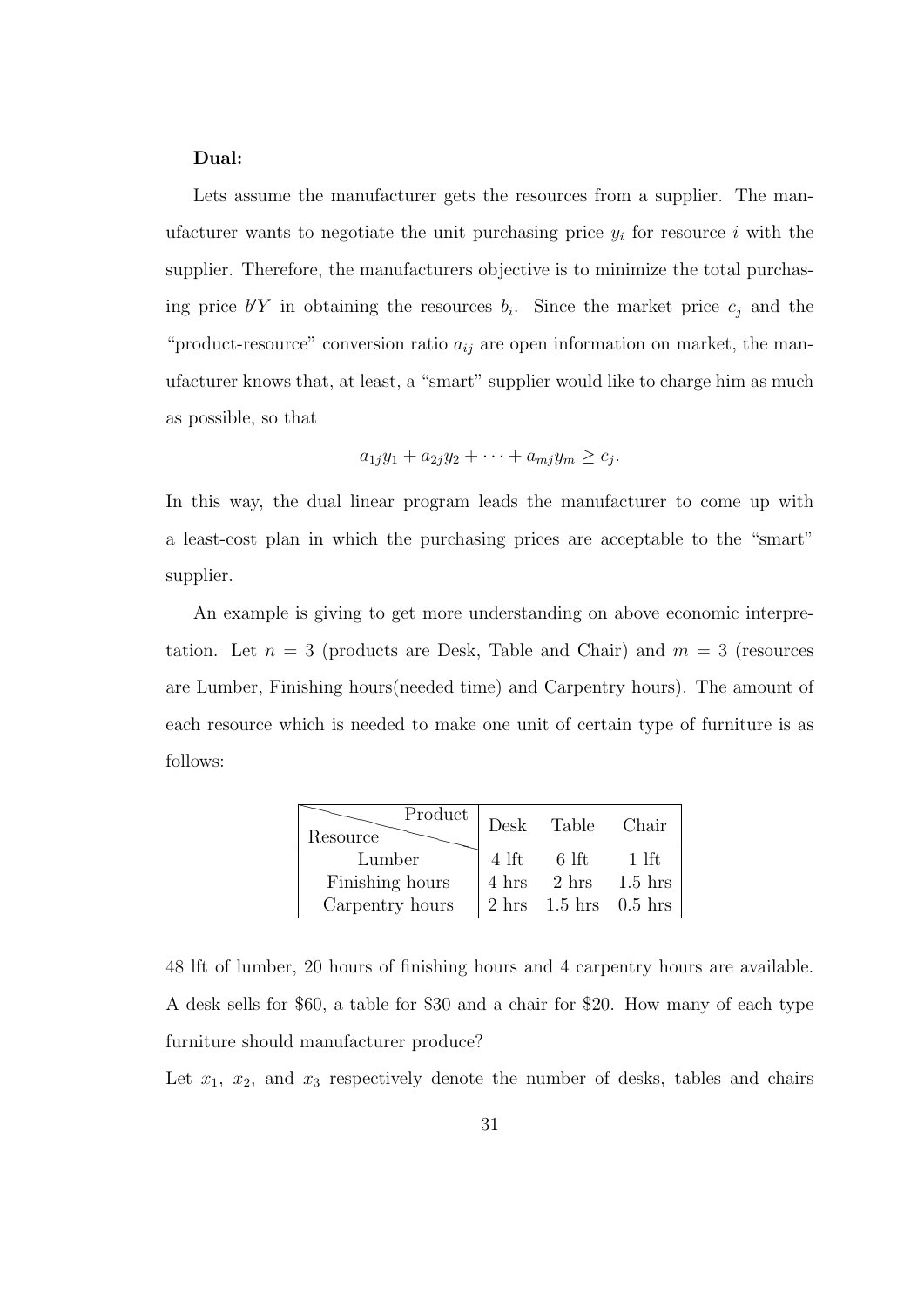produced. This problem is solved with the following LP:

| $Maximize \quad Z = 60x_1 + 30x_2 + 20x_3$ |  |  |                                 |  |
|--------------------------------------------|--|--|---------------------------------|--|
| subject to                                 |  |  |                                 |  |
|                                            |  |  | $8x_1 + 6x_2 + x_3 \leq 48$     |  |
|                                            |  |  | $4x_1 + 2x_2 + 1.5x_3 \leq 20$  |  |
|                                            |  |  | $2x_1 + 1.5x_2 + 0.5x_3 \leq 8$ |  |
|                                            |  |  | $x_1$ , $x_2$ , $x_3$ $\geq$    |  |

Suppose that an investor wants to buy the resources. What are the fair prices,  $y_1, y_2, y_3$ , that the investor should pay for a lft of lumber, one hour of finishing and one hour of carpentry?

The investor wants to minimize buying cost. Then, his objective can be written as

$$
min \quad W = 48y_1 + 20y_2 + 8y_3
$$

In exchange for the resources that could make one desk, the investor is offering  $(8y_1 + 4y_2 + 3y_3)$  dollars. This amount should be larger than what manufacturer could make out of manufacturing one desk (\$60). Therefore,

$$
8y_1 + 4y_2 + 2y_3 \ge 60
$$

Similarly, by considering the "fair" amounts that the investor should pay for the combination of resources that are required to make one table and one chair, we conclude

$$
6y_1 + 2y_2 + 1.5y_3 \ge 30
$$
  

$$
y_1 + 1.5y_2 + 0.5y_3 \ge 20
$$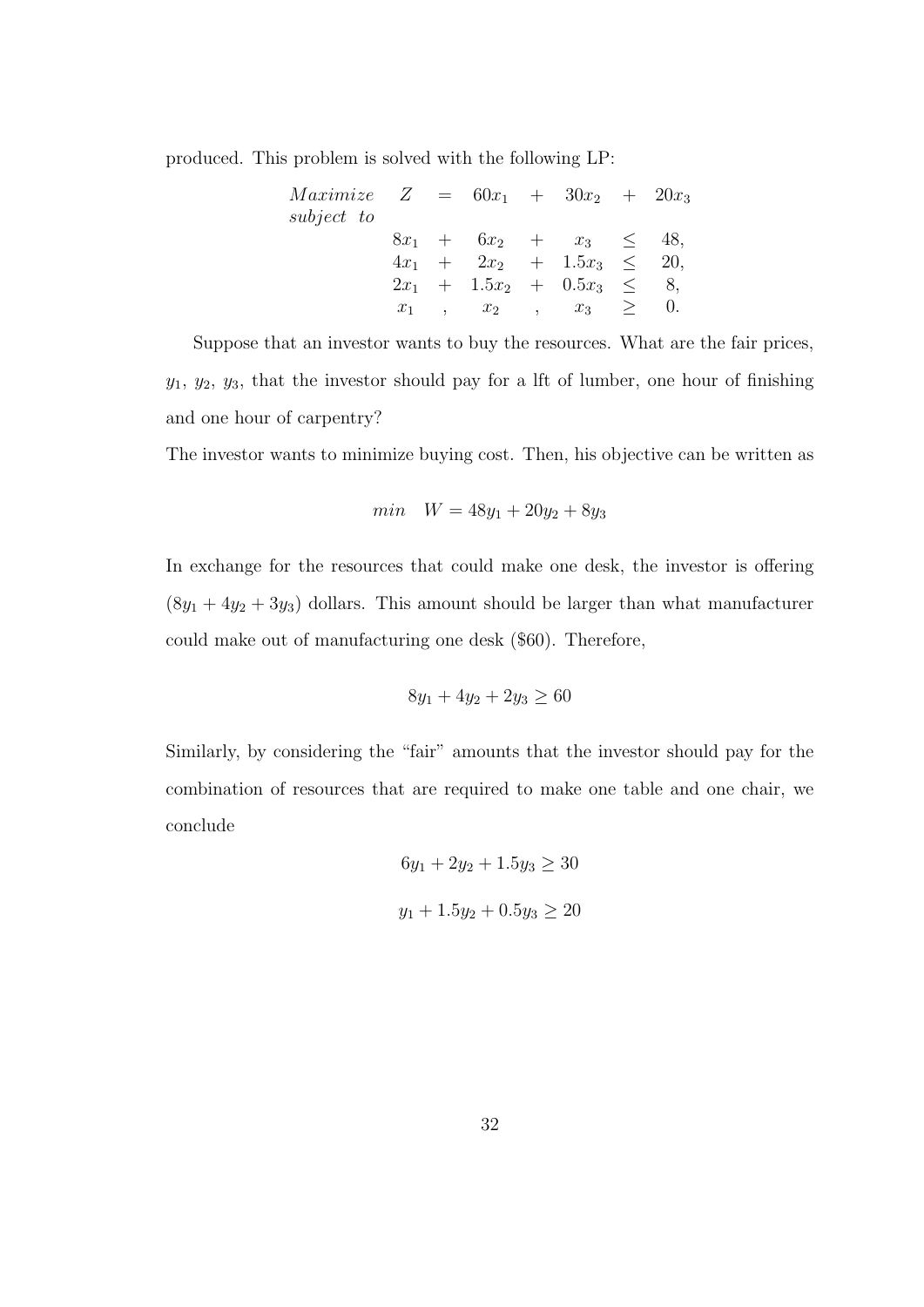Consequently, the investor should pay the prices  $y_1$ ,  $y_2$ ,  $y_3$ , solution to the following LP:

| <i>Minimize</i> $W = 48y_1 + 20y_2 + 8y_3$ |        |                     |        |                               |        |            |
|--------------------------------------------|--------|---------------------|--------|-------------------------------|--------|------------|
| subject to                                 |        |                     |        |                               |        |            |
|                                            |        |                     |        | $8y_1 + 4y_2 + 2y_3 \geq 60,$ |        |            |
|                                            | $6y_1$ | $+$ 2y <sub>2</sub> |        | $+ 1.5y_3 \geq 30,$           |        |            |
|                                            | $y_1$  |                     |        | $+ 1.5y_2 + 0.5y_3 \geq 20,$  |        |            |
|                                            | $y_1$  | $y_2$               | $\sim$ | $y_3$                         | $\geq$ | $\theta$ . |

The above LP is the dual to the manufacturers LP. The dual variables are often referred to as shadow prices, the fair market prices, or the dual prices.

Now, we shall turn our attention to some of the duality theorems that gives important relationships between the primal and the dual solution.

#### Theorem 2.1: Weak Duality Theorem

Consider the symmetric primal-dual linear programmes,  $Max Z = C'X$ , s.t.  $AX \leq$ b,  $X \geq 0$ , and Min  $W = b'Y$ , s. t.  $A'X \geq C$ ,  $Y \geq 0$ . The value of the objective function of the minimum problem (dual) for any feasible solution is always greater than or equal to that of the maximum problem (primal).

From the weak duality theorem we can infer the following important results:

- Corollary 2.1 The value of the objective function of the maximum (primal) problem for any (primal) feasible solution is a lower bound to the minimum value of the dual objective.
- Corollary 2.2 Similarly the objective function value of the minimum problem (dual) for any (dual) feasible solution is an upper bound to the maximum value of the primal objective.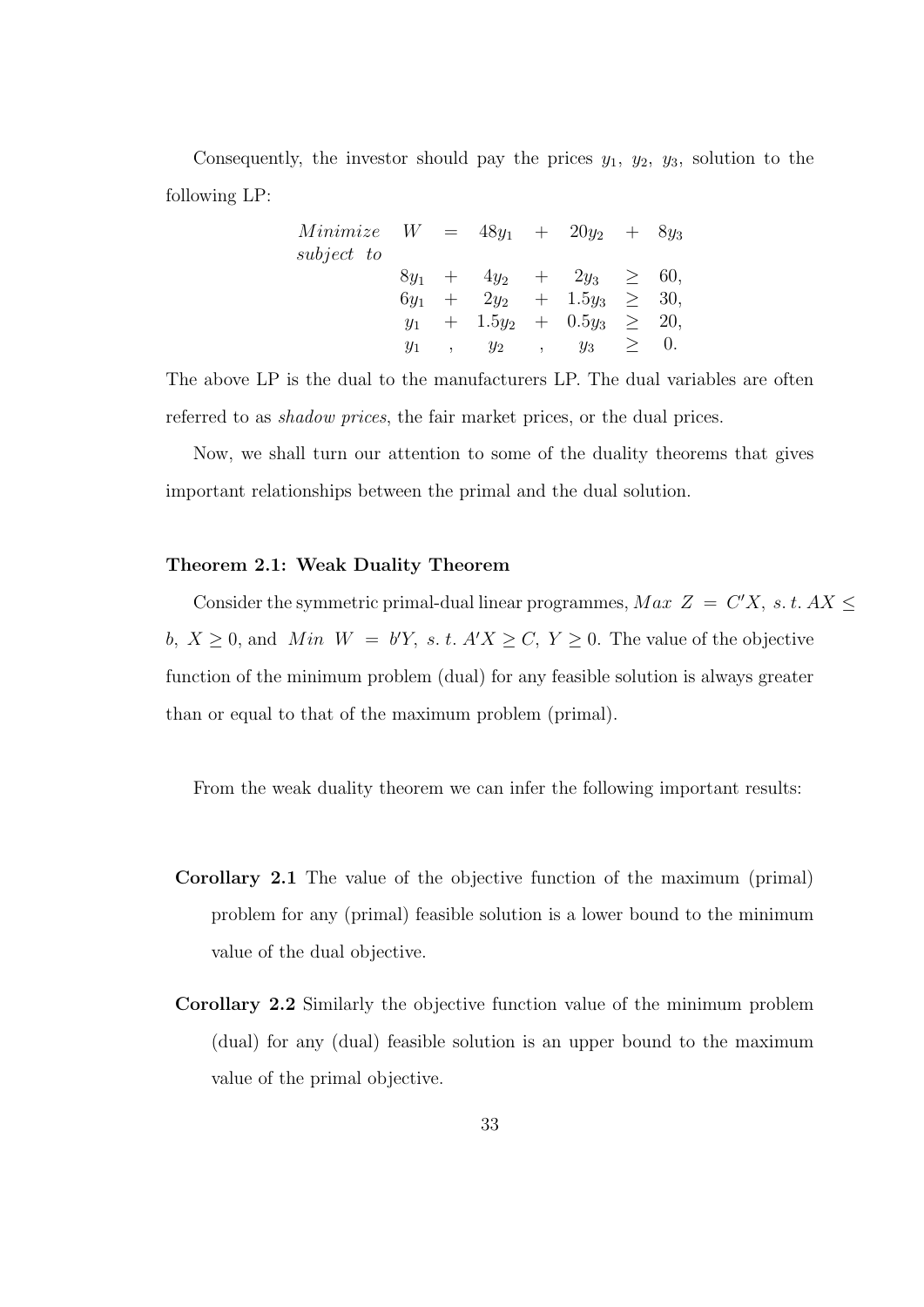- Corollary 2.3 If the primal problem is feasible and its objective is unbounded (i.e.,  $max Z \rightarrow +\infty$ ), then the dual problem is infeasible.
- Corollary 2.4 Similarly, if the dual problem is feasible, and is unbounded (i.e.,  $min W \rightarrow$  $-\infty$ ), then the primal problem is infeasible.

#### Theorem 2.2: Optimality Criterion Theorem

If there exist feasible solutions  $X^0$  and  $Y^0$  for the symmetric dual linear pragrammes such that the corresponding values of their objective functions are equal, then these feasible solution are in fact optimal solutions to their respective problems.

#### Theorem 2.3: Main Duality Theorem

If both the primal and dual problems are feasible, then they both have optimal solutions such their optimal values of the objective functions are equal.

We will use the properties of duality theory in proposed search algorithm, see section 5.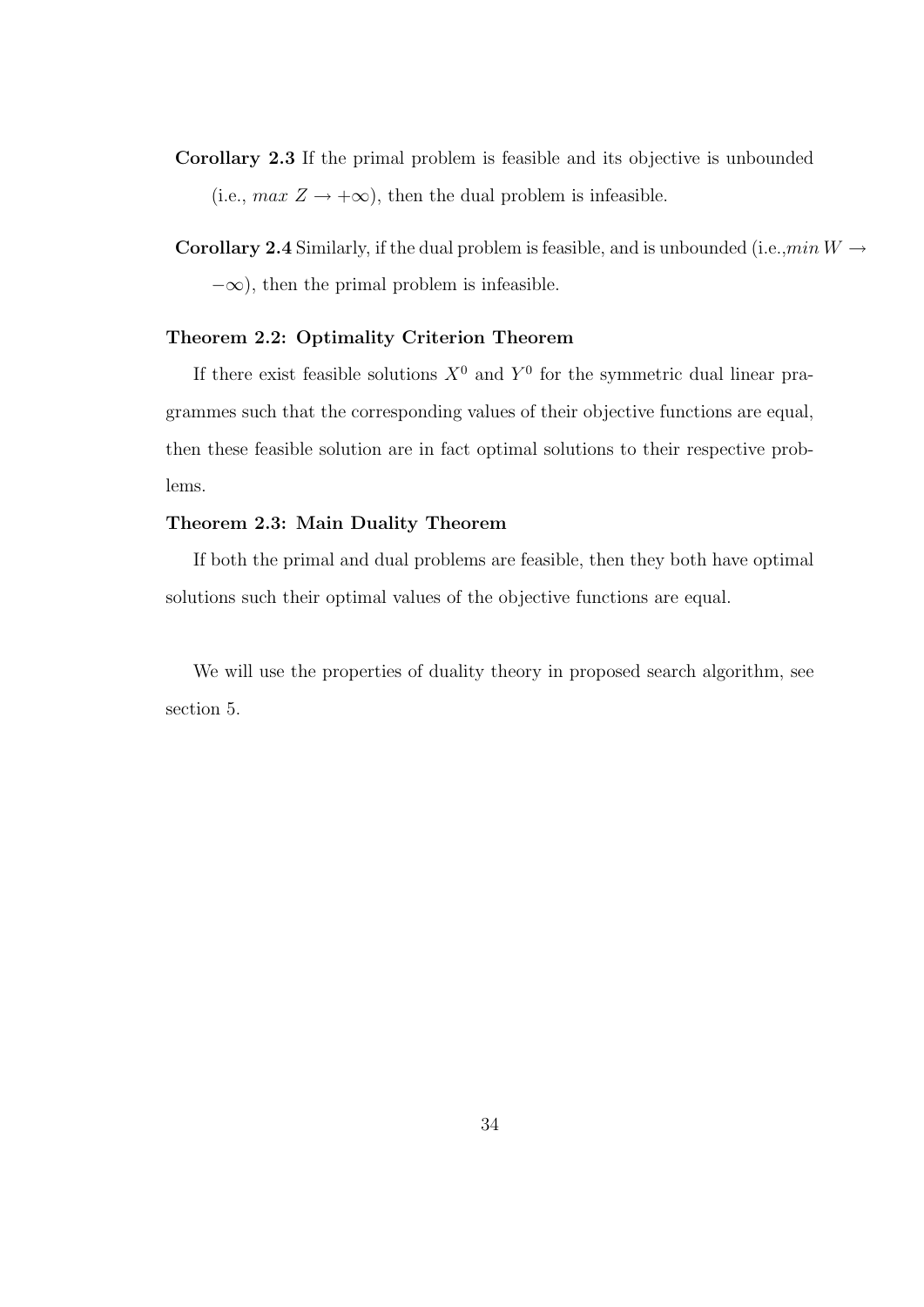# 2.4 Computational Problems in Simplex Method

There are a number of computational problems that may arise during the actual application of the simplex method for solving a linear programming problem. In this section we discuss some complication that may occur.

#### 1. Ties in the selection of the nonbasic variable:

In a maximization problem, the nonbasic variable with the largest positive value in the  $c_j - z_j$  row is chosen. In case there exists more than one variable with the same largest positive value in the  $c_j - z_j$  row, then we have a tie for selecting the nonbasic variable.

#### 2. Ties in the minimum ratio rule and degeneracy:

While applying the minimum ratio rule it is possible for two or more constraints to give the same least ratio value. This result in a tie for selecting which basic variable should leave the basis. This complication causes degeneracy in basic feasible solution.

**Degenerate basic feasible solution:** A basic feasible solution is said to be degenerate basic feasible solution if at least one basic variable in the solution equals zero.

#### 3. Cycling:

At a degenerate basic solution, there is a risk of getting trapped in a cycle. When there exist degeneracy in feasible solution we can't say that simplex method will be terminated in a finite number of iterations, because this phenomenon causes that we obtain a new basic feasible solution in the next iteration which has no effect on the objective function value. It is then the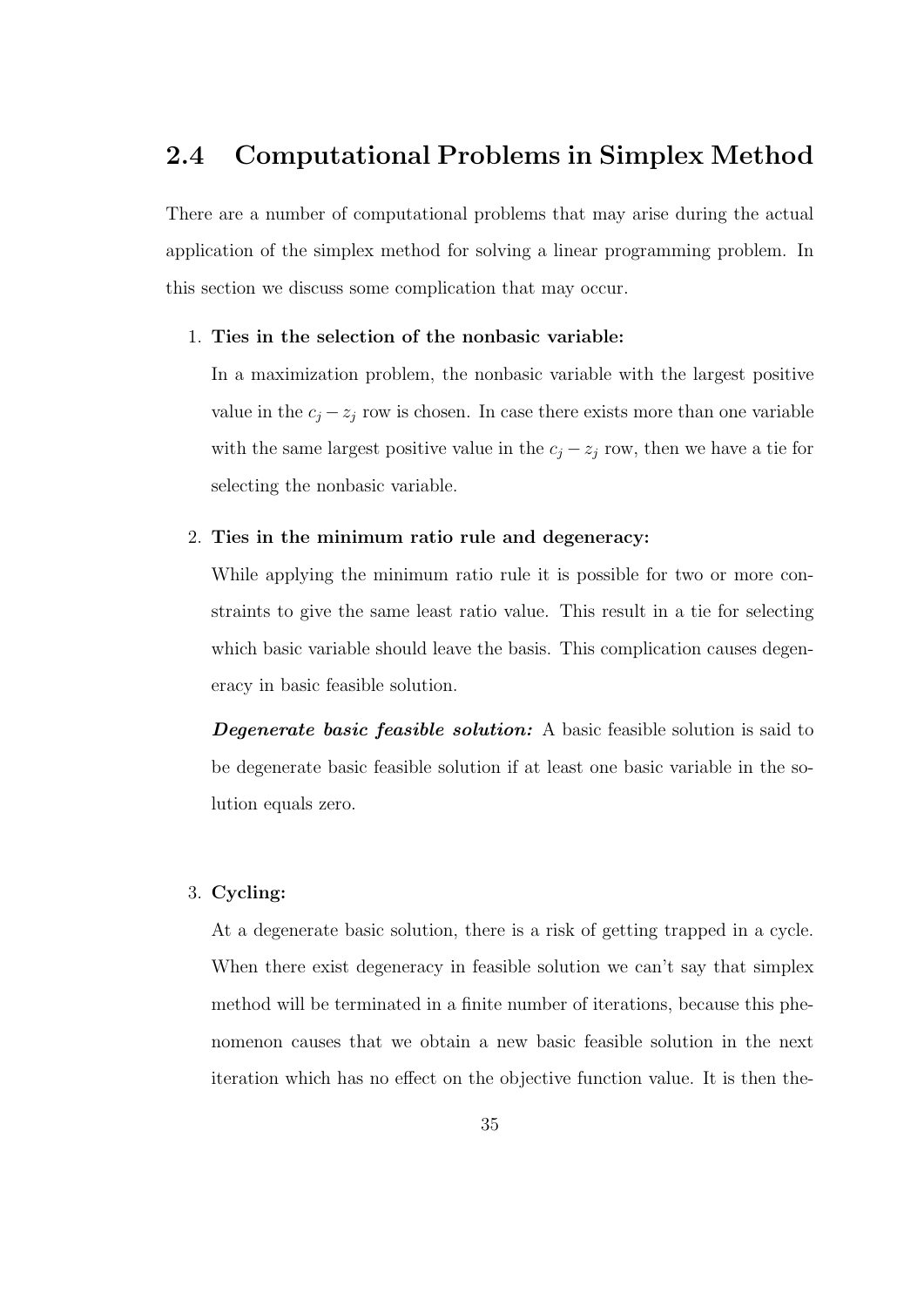oretically possible to select a sequence of admissible bases that is repeatedly selected without over satisfying the optimality criteria and, hence, never reaches a optimal solution. A number of anticycling procedure have been developed [17, 14, 66, 49, 10]. These anticycling method are not used in practice partly because they would slow the computer program down and partly because of the difficulty of recognizing a true zero numerically [7].

### 2.4.1 Complexity of the simplex method

The simplex method is not a good computational algorithm. It may lead to an exponential number of iteration as the example which is provided by Klee and Minty (1972). They showed that the simplex method as formulated by Dantzig visit all  $2^n$  vertices before arriving at the optimal vertex, this shows that the worst case complexity of the simplex algorithm is exponential time. Also, the number of arithmetic operations in the algorithm grows exponentially with the number of variables. The first polynomial time (interior point) algorithms, Ellipsoid method, for linear programming were given by Khachian (1979), then Karmarkar (1984) suggested the second polynomial time algorithm. Unlike the ellipsoid method Karmarkar's method solves the very larg linear programming problems faster than does the simplex method [58]. Both the ellipsoid method and the karmarkar's method are mathematically iterative and they are not better than simplex algorithm certainly for small linear programming problems and possibly for reasonably large linear programming problems [58].

According this restrictions of simplex algorithm and interior point methods provided by Khachian (1979) and Karmarkar (1984) and their variants, we need a new algorithm. We are going to give a stochastic search algorithm to obtain a near-optimal solution. Stochastic search algorithm are useful for applications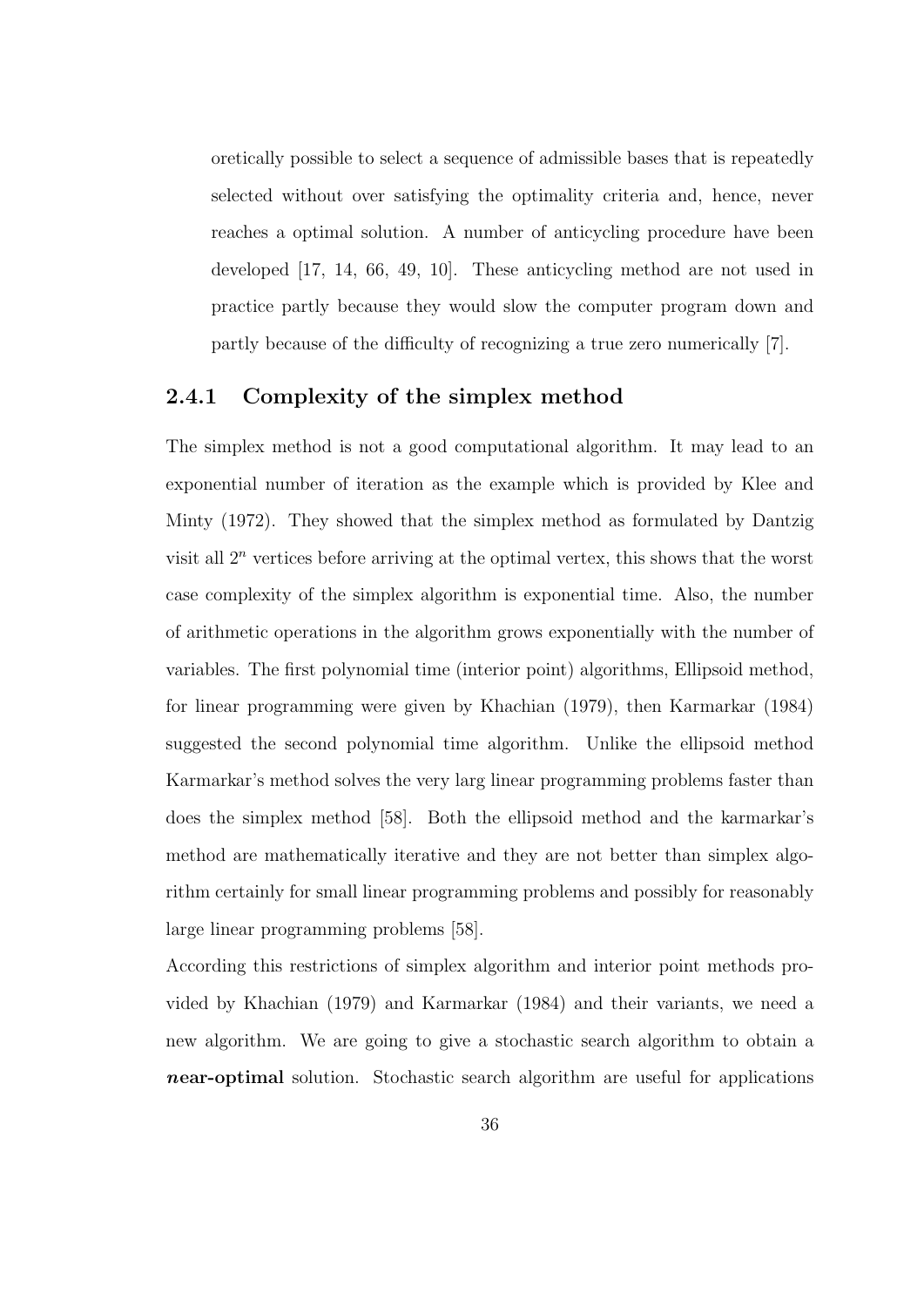where stable and acceptable (i. e. near-optimal) answers are desired quickly [27]. In general, Stochastic search algorithms do not require knowledge of a derivative (as in gradient search methods) and perform best with highly nonlinear or highly combinatorial problems [12].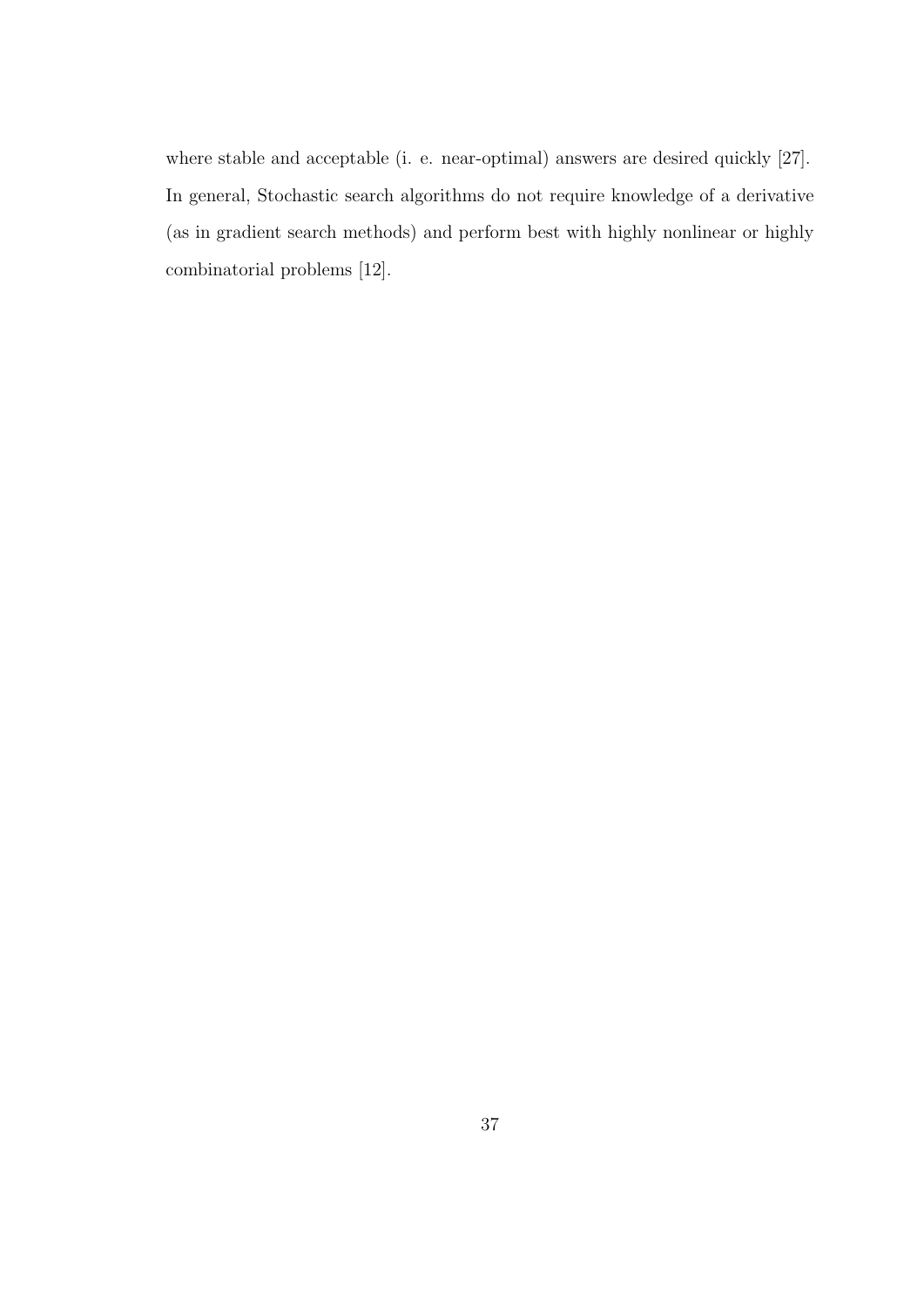# 2.5 Proposed Stochastic Search Algorithm

Consider the linear programming problem in the canonical form:

| P: max     | z           |       |                                          | $= c_1x_1 + c_2x_2 + \ldots + c_nx_n$                                   |        |         |
|------------|-------------|-------|------------------------------------------|-------------------------------------------------------------------------|--------|---------|
| subject to |             |       |                                          |                                                                         |        |         |
|            | $a_{11}x_1$ |       |                                          | $+ a_{12}x_2 + \ldots + a_{1n}x_n \leq$                                 |        | $b_1$ , |
|            |             |       |                                          | $a_{21}x_1 + a_{22}x_2 + \ldots + a_{2n}x_n \leq$                       |        | $b_2$ , |
|            |             |       | $\frac{1}{2}$ . The set of $\mathcal{L}$ |                                                                         |        |         |
|            |             |       |                                          | $a_{m1}x_1 + a_{m2}x_2 + \ldots + a_{mn}x_n \leq$                       |        | $b_m$ , |
|            | $x_1$       | $x_2$ |                                          | $\, \cdot \, \cdot \, \cdot \, \cdot \, \cdot \, \cdot \, \cdot \, x_n$ | $\geq$ |         |

Consider the decision variable  $x_j$  for some  $j = 1, 2, ..., n$ . If all other decision variables are set to zero, then  $x_j$  must satisfy  $a_{ij}x_j \leq b_i, i = 1, 2, \ldots, m$ . To satisfy all of this condition for all  $i$ , we must have

$$
0 \le x_j \le \min_{\{i: \ a_{ij} > 0\}} \left\{ \frac{b_i}{a_{ij}} \right\}, 1 \le j \le n.
$$

The bounding box  $B = \left\{ \underline{x} \middle| 0 \leq x_j \leq \min_{\{i: a_{ij} > 0\}} \left\{ \frac{b_i}{a_{ij}} \right\}, 1 \leq j \leq n \right\}, B \subset E^n$ contains the simplex set of feasible solutions of  $P$ . All feasible solutions of  $P$  are elements of B, though the converse may not hold. In this case all dual decision variables have zero lower bound, in fact, the positive quadrant contains the simplex representing the set of feasible solution of dual problem. We call it DB.

Now, generate a random element each from B and DB using a specified distribution,  $\mathbf{p_r}$ , on B and DB. If this element is primal feasible, then compute the primal objective function at this solution. Ignore all infeasible elements. Compute the largest value of the primal objective functions for these primal feasible solutions. The same process is applied to the dual problem by computing the smallest value of dual objective functions for the generated feasible dual solutions. In this process, a feasible primal solution is declared inadmissible if the value of the primal objective function does not exceed the highest value obtained till then. A feasible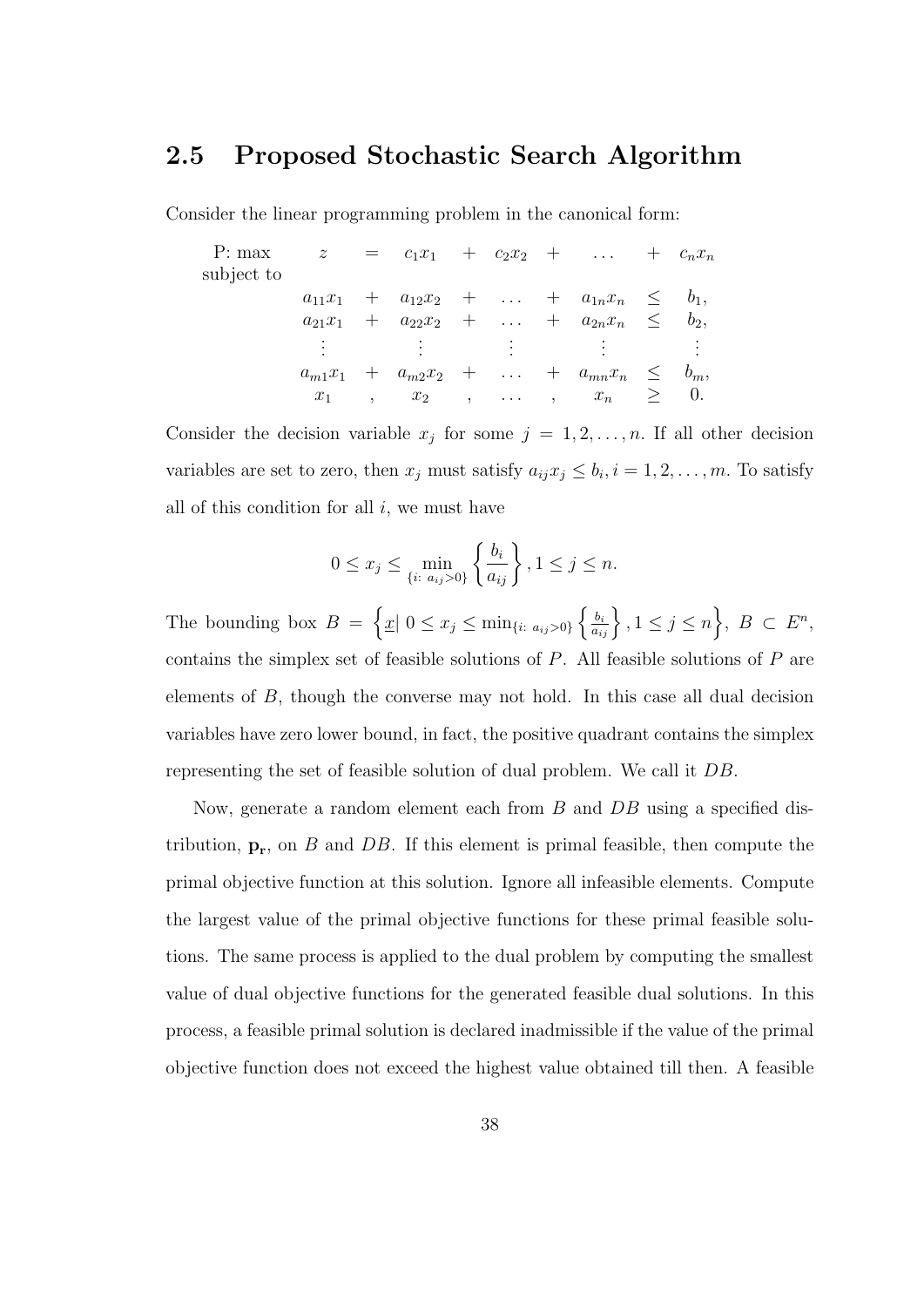dual solution is declared inadmissible if the value of the dual objective function is not smaller than the smallest value obtained till then. We keep track of the number of generated elements, the number of feasible solutions among these and the number of admissible points among the latter, in both problems. The procedure can be terminated after generating a specified number of

- 1. random elements
- 2. feasible solutions, or
- 3. admissible solutions.

The best solution at termination of the procedure is declared as the nearoptimal solution. A second possible termination rule is obtained by considering the gap between near optimal primal and near optimal dual solutions. The procedure is terminated when this gap (or interval) is sufficiently small.

#### 2.5.1 Multiple starts

The simulation approach obtains a near-optimal solution for every starting value. Near-optimality of the final solution does not depend on the initial value and hence the rate of convergence can not be determined. Therefore, it may be convenient to begin with more than one initial value, generating an independent sequence of solutions for every initial value. This will give us several end-points and the best of these will be better than the solution obtained from any one of them.

The maximum of the primal objective function and the minimum of the dual objective function obtained through the above procedure are both near-optimal. This method is not iterative in the sense that consecutive solutions may not improve the objective function. Also, it is simple from the mathematical point of view and there are no complicated computations.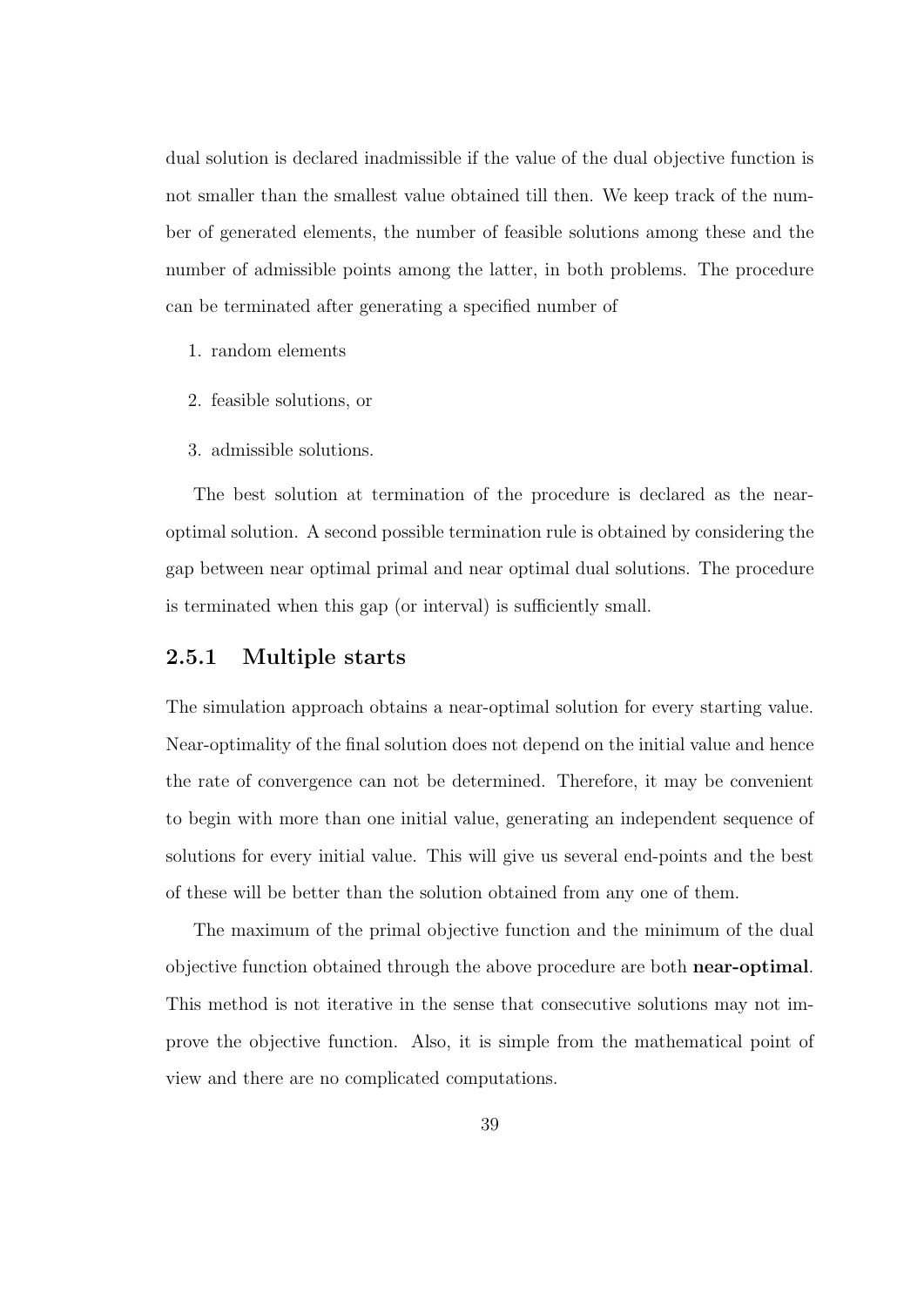Algorithmically, the method is described as follows.

#### • Initialization in primal problem (PP):

Set  $i = 1$ ,  $z_{n-o} = 0$ ,  $\underline{x}_{n-o} = \underline{0}$ ,  $i_o = 100$  (number of feasible points).

#### 1. Generation in PP:

**Step 1.1.** Generate  $\underline{x}_i \in B$  using uniform distribution on the bounding box  $B$ .

**Step 1. 2.** Test feasibility of  $\underline{x}_i$ .

**Step 1.3.** If  $\underline{x}_i$  is feasible, go to step 1.4. Otherwise, go to step 1.1.

#### 2. Computation in PP:

**Step 1.4.** Compute  $z_i = \underline{c'}\underline{x}_i$ ,  $i = 1, 2, \dots, i_o$ .

Step 1.5.  $z_{n-o} = \max_i(z_i)$ ,  $i = 1, 2, \cdots, i_o$  and  $\underline{x}_{n-o} =$  associated  $\underline{x}_i$ with  $z_{n-o}$ .

3. Termination in PP:

**Step 1.6.** Keep the values of  $\underline{x}_{n-o}$ ,  $z_{n-o}$  and stop.

#### • Initialization in dual problem (DP):

Set  $j = 1$ ,  $g_{n-o}$  is infinity,  $\underline{y}_{n-o}$  is infinity,  $j_o = 100$  (number of feasible points).

#### 1. Generation in DP:

**Step 2.1.** Generate  $\underline{y}_j \in DB$  using uniform distribution on the bounding box DB.

**Step 2.2.** Test feasibility of  $\underline{y}_j$ .

**Step 2.3.** If  $\underline{y}_j$  is feasible, go to step 2.4. Otherwise, go to step 2.1.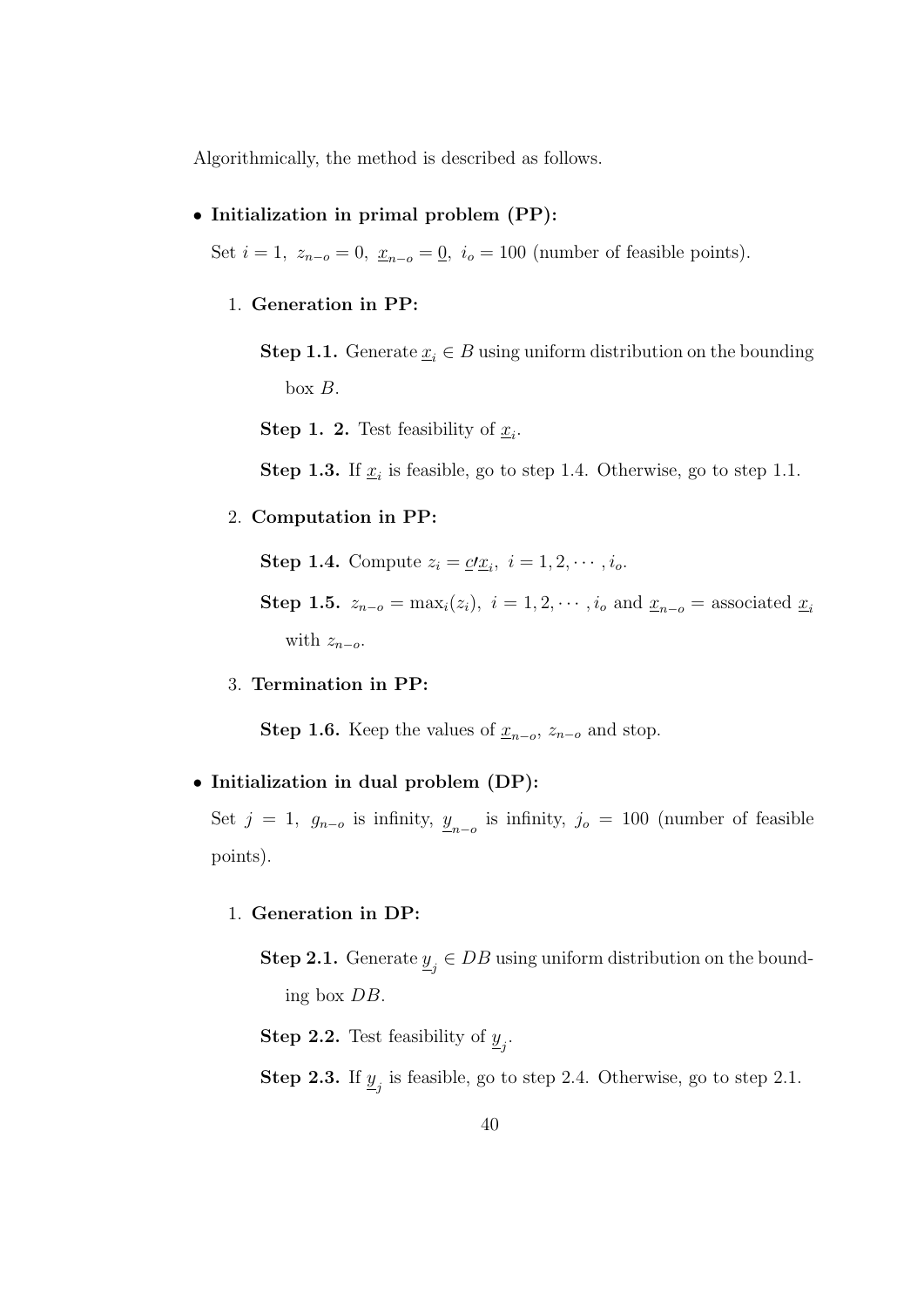2. Computation in DP:

**Step 2.4.** Compute  $g_j = \underline{b} \underline{v}_j$ ,  $j = 1, 2, \dots, j_o$ . Step 2.5.  $g_{n-o} = \min_j(g_j)$ ,  $j = 1, 2, \dots, j_o$  and  $g_{n-o} =$  associated  $\underline{y}_j$ with  $g_{n-o}$ .

3. Termination in DP:

**Step 2.6.** Keep the values of  $\underline{y}_{n-o}$ ,  $g_{n-o}$  and stop.

• Termination in restarting: if  $(g_{n-o} - z_{n-o}) \leq \epsilon$ , small positive value, or the number of restarting get equal to its initial value, then output the values of  $z_{n-o}$ ,  $\underline{x}_{n-o}$ ,  $\underline{y}_{n-o}$ ,  $\underline{y}_{n-o}$  and stop restart.

# 2.5.2 Choice of probability distribution  $(p_r)$

For the probability distribution, we have two choices.

1. Uniform distribution.

In this case, every element is generated from B and DB with equal probability of selection. A significant limitation of uniform distribution is the progressively increasing rejection rate (rejection can occur for one of the two reasons: infeasibility and inadmissibility). This happens because points are generated with equal probability and rejection depends on the position of the current solution.

2. Non-Uniform distributions.

Due to the limitation of Uniform distribution, we propose to use a nonuniform distribution. As a pilot study, we use the normal distribution with mean  $\mu_j$  = upper bound of  $x_j$ ,  $j = 1, \dots, n$  in PP and  $\nu_i$  = lower bound of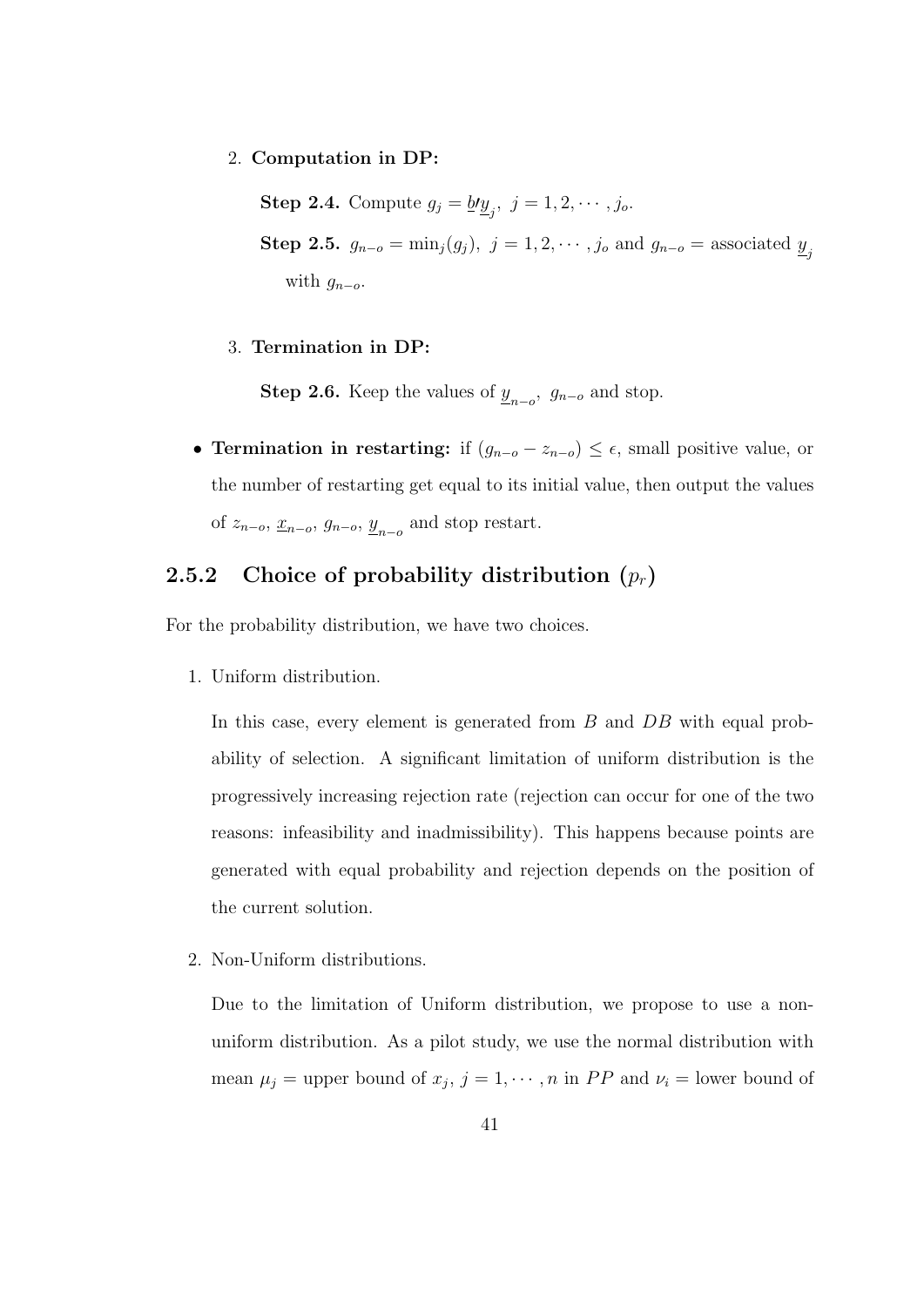$y_i, i = 1, \dots, m$  in DP and unit variances. The results of pilot study show that the normal distribution is more suitable than uniform distribution.

A major limitation of the normal distribution is that half of the generated points are expected to exceed the mean. This implies a rejection rate exceeding 1/2. This can be overcome by modifying the mean as follows.

We take a fraction  $f \in (0,1)$  and use the mean

$$
f \cdot \mu_j
$$
,  $1 \leq j \leq n$  or  $f \cdot \nu_i$ ,  $1 \leq i \leq m$ .

We tried some fractions to identify a good value for the fraction.

Another feature of the normal distribution is its unbounded support. Since the set of feasible primal solutions is bounded, we considered a distribution on a bounded support. In particular, we tried the multivariate Beta distribution, with the marginal distribution of  $x_j$  on  $\left[0, \min_{\{i: a_{ij}>0\}} \left\{\frac{b_i}{a_i}\right\}\right]$  $\frac{b_i}{a_{ij}}: 1 \leq j \leq n \bigg\}$ with parameters  $\alpha, \beta > 0$  so that  $\alpha > \beta$  or  $\alpha = k \cdot \beta$  with  $k > 1$ .

The gamma distribution is reasonable for the dual problem because its feasible solution set is unbounded.

For a problem having integer optimal solution, a discrete probability distribution is found to be very efficient. This is more so if the coordinates of bounding points are small multiples of optimal  $\underline{x}_j$  or<br>  $\underline{y}_i.$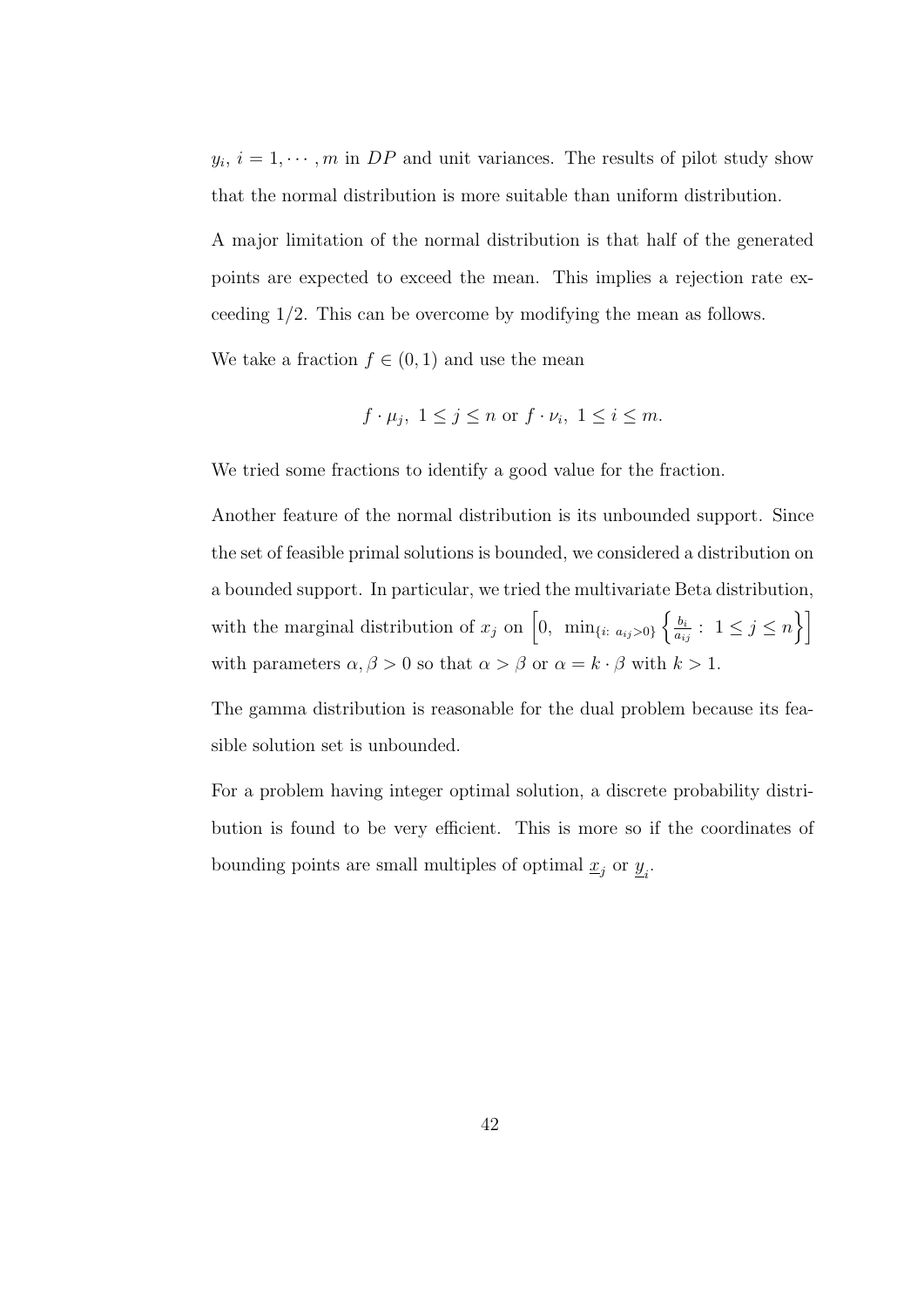# 2.6 Results of Simulation Studies

We consider some examples and implement the proposed simulation algorithm under some non-uniform distributions, namely normal, beta, Weibull and gamma, with different parameters and two discrete distributions, namely geometric and Poisson.

The following symbols are used in the tables.

- $Z_{n-o}$  and  $g_{n-o}$  are the primal and dual near-optimal objective functions,respectively.
- gap is the length of interval between primal and dual near-optimal values (gap).
- CPU time/Sec. is the average of running time of stochastic algorithm in terms of second per restart.

#### 1. Beale's Example

The following example is called Beale's example and falls into cycling when the simplex algorithm is used. The optimum value of objective function is 0.05.

$$
\max z = 0.75x_1 - 150x_2 + 0.02x_3 - 6x_4
$$
  
s.t.  

$$
0.25x_1 - 60x_2 - 0.04x_3 + 9x_4 \le 0,
$$
  

$$
0.5x_1 - 90x_2 - 0.02x_3 + 3x_4 \le 0,
$$
  

$$
x_3 \le 1,
$$
  

$$
x_1, x_2, x_3, x_4 \ge 0.
$$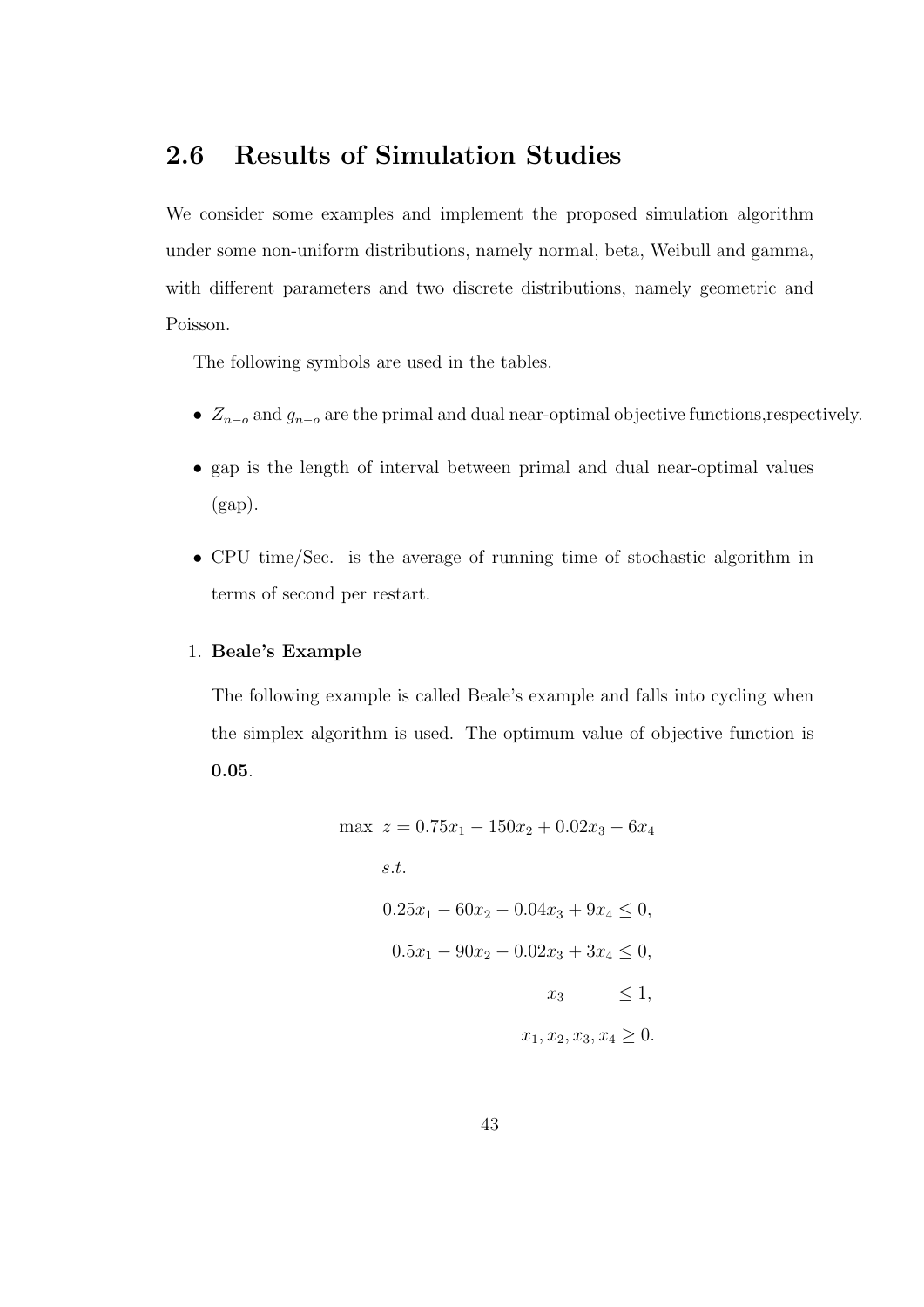In this example based on algorithm steps the following steps are carried out in both problems, Primal and Dual:

- (a) The points are generated randomly from different distribution with different parameters.
- (b) Test the feasibility of generated points.
- (c) Evaluate the primal and dual objective function values,  $z_i$  and  $g_j$  for feasible points.
- (d) Compute  $z_{n-o} = \max_i(z_i)$  and  $g_{n-o} = \min_i(g_i)$
- (e) if  $(g_{n-o} z_{n-o}) \leq \epsilon$ , small positive value, or the number of restarting get equal to its initial value, then the algorithm is stopped and outputs the values of  $z_{n-o}$ ,  $\underline{x}_{n-o}$ ,  $g_{n-o}$ ,  $\underline{y}_{n-o}$  and stop restart.

The summary of results are shown in the following table.

Table 2.4: Near-Optimal values of Primal and Dual objective functions in LPP by using stochastic search algorithm with different distributions in primal and

| Distribution                  | $z_{n-o}$ | $g_{n-o}$ |        | $#$ infeasible points |       | gap    | CPU time/ |
|-------------------------------|-----------|-----------|--------|-----------------------|-------|--------|-----------|
|                               |           |           | Primal | Dual                  | Total |        | sec.      |
| $Uniform(0, \mu_i)$           | 0.0486    | 0.0537    | 109    | 4722                  | 4831  | 0.0051 | 2.9       |
| $N(\mu_i, \mu_i^2)$           | 0.049     | 0.0502    | 1690   | 4271                  | 5961  | 0.0012 | 0.3       |
| $N(1/2\mu_i, \mu_i^2)$        | 0.0496    | 0.0505    | 1133   | 7835                  | 8968  | 0.0009 | 0.4       |
| $N(0.75\mu_{j}, \mu_{i}^{2})$ | 0.0492    | 0.051     | 1414   | 5583                  | 6997  | 0.0018 | 0.32      |
| Beta(0.5, 0.75)               | 0.0493    | 0.0513    | 136    | 983                   | 1119  | 0.002  | 0.85      |
| Beta(0.75, 0.5)               | 0.05      | 0.0512    | 100    | 5270                  | 5370  | 0.0012 | 3         |
| Beta(0.05, 0.05)              | 0.05      | 0.05      | 101    | 503                   | 604   | 0      | 0.84      |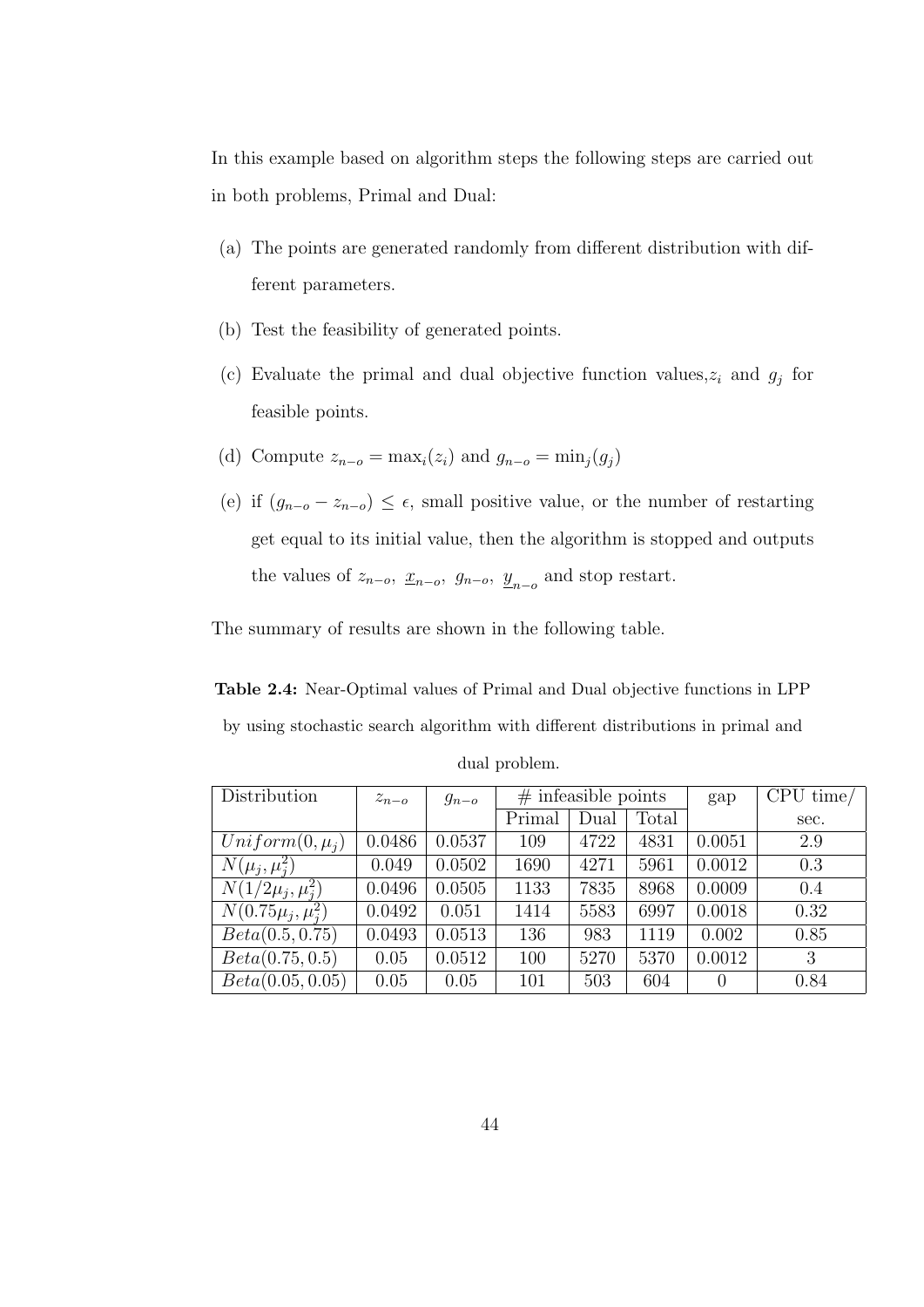- As we mentioned before, the performance of non-uniform statistical distributions is better than uniform distribution. This can be understood from running time of proposed algorithm and gap (distance between primal and dual near-optimal objective function values).
- When normal distribution with the mean at the half of upper (lower) bound for primal (dual) decision variable is considered the length of gap is smaller than other cases of mean, this means the primal and dual near-optimal value are nearer to each other than other cases of mean.
- The results which have obtained from Beta distribution with parameters  $0 < \alpha, \beta < 1$  are better than other cases of  $\alpha, \beta$ .

#### 2. Kuhn's Example

This example faces to cycling by using simplex algorithm. The optimum value of objective function is 2.

$$
\max z = 2x_1 + 3x_2 - x_3 - 12x_4
$$
  
s.t.  

$$
-2x_1 - 9x_2 + x_3 + 9x_4 \le 0,
$$
  

$$
\frac{1}{3}x_1 + x_2 - \frac{1}{3}x_3 - 2x_4 \le 0,
$$
  

$$
2x_1 + 3x_2 - x_3 - 12x_4 \le 2,
$$
  

$$
x_1, x_2, x_3, x_4 \ge 0.
$$

In this example based on algorithm steps the following steps are carried out in both problems, Primal and Dual:

(a) The points are generated randomly from different distribution with different parameters.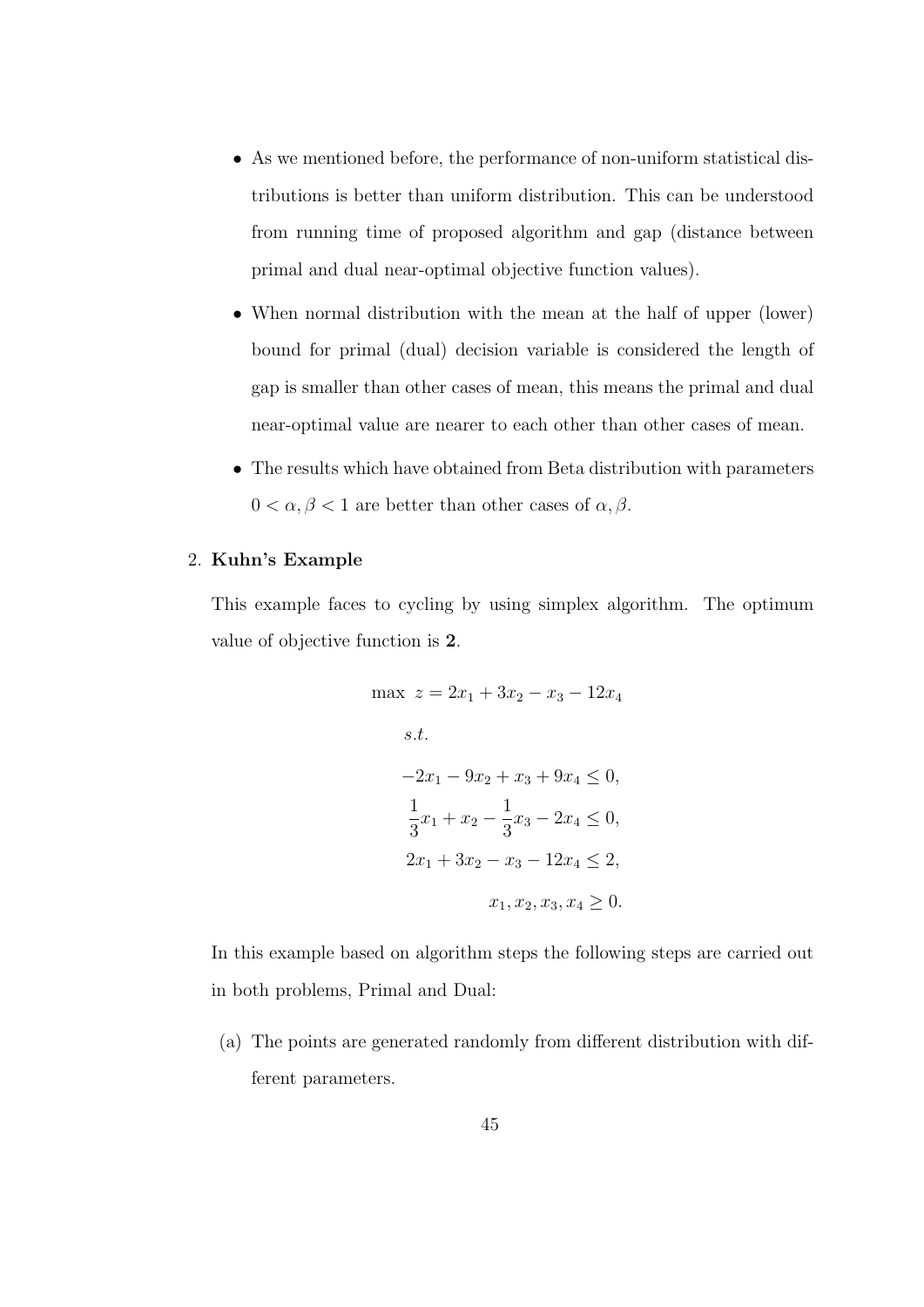- (b) Test the feasibility of generated points.
- (c) Evaluate the primal and dual objective function values,  $z_i$  and  $g_j$  for feasible points.
- (d) Compute  $z_{n-o} = \max_i(z_i)$  and  $g_{n-o} = \min_i(q_i)$
- (e) if  $(g_{n-o} z_{n-o}) \leq \epsilon$ , small positive value, or the number of restarting get equal to its initial value, then the algorithm is stopped and outputs the values of  $z_{n-o}$ ,  $\underline{x}_{n-o}$ ,  $g_{n-o}$ ,  $\underline{y}_{n-o}$  and stop restart.

The summary of results are shown in the following table.

Table 2.5: Near-Optimal values of Primal and Dual objective functions in LPP

by using stochastic search algorithm with different distributions in primal and

| Distribution           | $z_{n-o}$      | $g_{n-o}$                   | $#$ infeasible points |      |       | gap      | CPU time/ |
|------------------------|----------------|-----------------------------|-----------------------|------|-------|----------|-----------|
|                        |                |                             | Primal                | Dual | Total |          | sec.      |
| $Uniform(0, \mu_i)$    | 1.9993         | $\overline{2}$              | 290                   | 1491 | 1781  | 0.000071 | 0.29      |
| $N(\mu_i, 1)$          | 1.9988         | $\overline{2}$              | 413                   | 1595 | 2008  | 0.0012   | 0.124     |
| $N(\mu_i, \mu_i^2)$    | 1.9989         | $\overline{2}$              | 709                   | 1536 | 2245  | 0.0011   | 0.117     |
| $N(1/2\mu_j, \mu_i^2)$ | 1.9988         | $\overline{2}$              | 1620                  | 1573 | 3193  | 0.0012   | 0.125     |
| Beta(0.5, 0.75)        | 1.9984         | $\overline{2}$              | 354                   | 1510 | 1861  | 0.0016   | 0.238     |
| Beta(0.5, 0.5)         | 1.9954         | $\overline{2}$              | 269                   | 1310 | 1519  | 0.0046   | 0.223     |
| Gamma(1,1)             | 1.9947         | $\overline{2}$              | 385                   | 1794 | 2179  | 0.0053   | 0.161     |
| Gamma(1,2)             | 1.9995         | $\overline{2}$              | 426                   | 1426 | 1852  | 0.00005  | 0.1605    |
| Geo(0.5)               | $\overline{2}$ | $\mathcal{D}_{\mathcal{L}}$ | 431                   | 1676 | 2107  | $\theta$ | 0.221     |

dual problem.

- For this example uniform and non-uniform distributions with considering a discrete distribution (Geometric $(p = 0.5)$ ) for dual problem have good and almost same performance.
- The problem has an integer optimal solution then, a discrete distribution  $(Geometric(p = 0.5))$  without considering the upper bounds of decision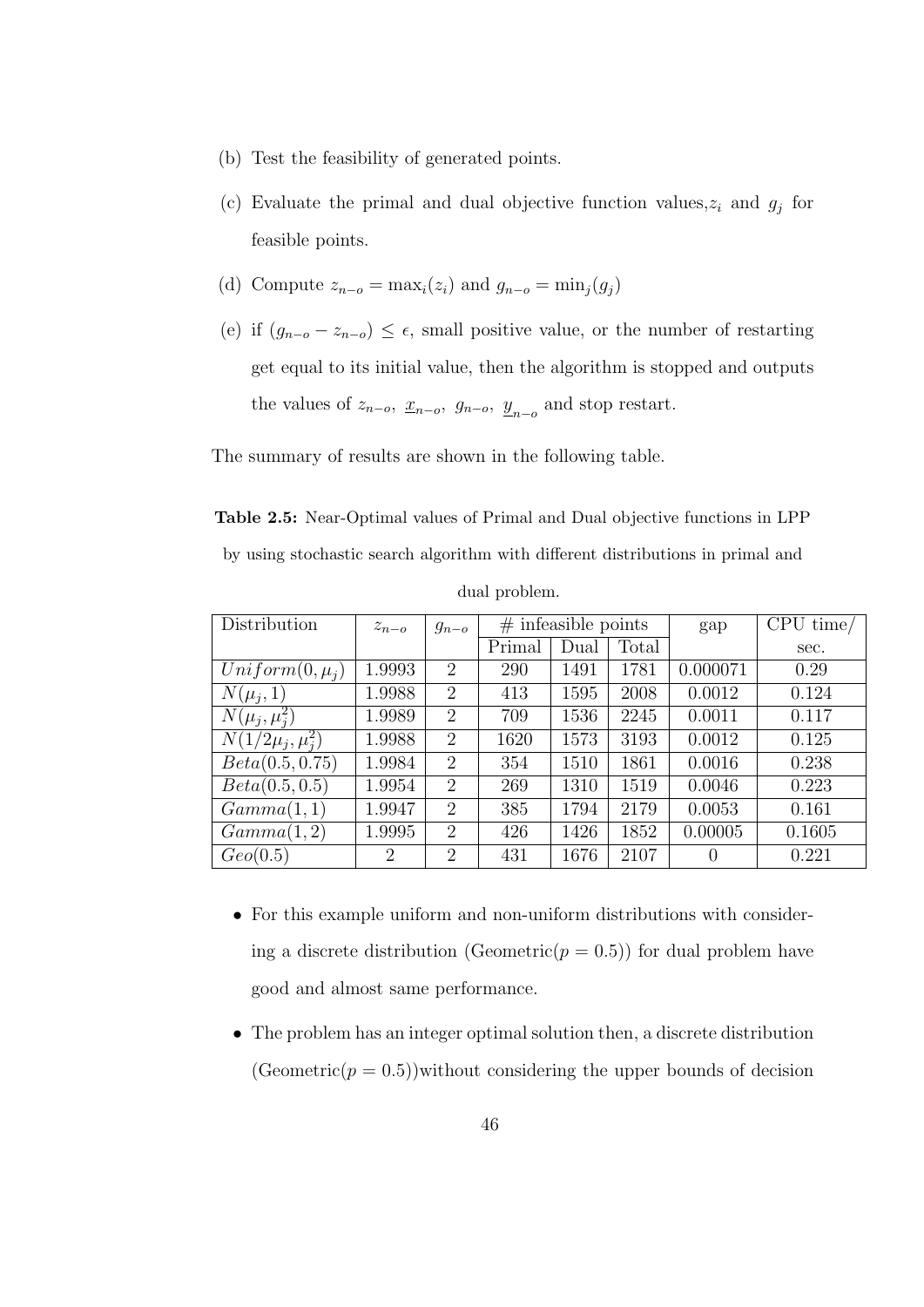variables in primal problem was applied and the exact optimal solution for both problems obtained.

#### 3. Klee and Minty's Example:

In this example, simplex method as formulated by Dantzig, visits all  $2<sup>n</sup>$ vertices before arriving at the optimal vertex. The optimal objective function value is 625.

$$
\max z = 8x_1 + 4x_2 + 2x_3 + x_4
$$
  
s.t.  

$$
16x_1 + 8x_2 + 4x_3 + x_4 \le 625,
$$
  

$$
8x_1 + 4x_2 + x_3 \le 125,
$$
  

$$
4x_1 + x_2 \le 25,
$$
  

$$
x_1 \le 5,
$$
  

$$
x_1, x_2, x_3, x_4 \ge 0.
$$

In this example based on algorithm steps the following steps are carried out in both problems, Primal and Dual:

- (a) The points are generated randomly from different distribution with different parameters.
- (b) Test the feasibility of generated points.
- (c) Evaluate the primal and dual objective function values,  $z_i$  and  $g_j$  for feasible points.
- (d) Compute  $z_{n-o} = \max_i(z_i)$  and  $g_{n-o} = \min_i(g_i)$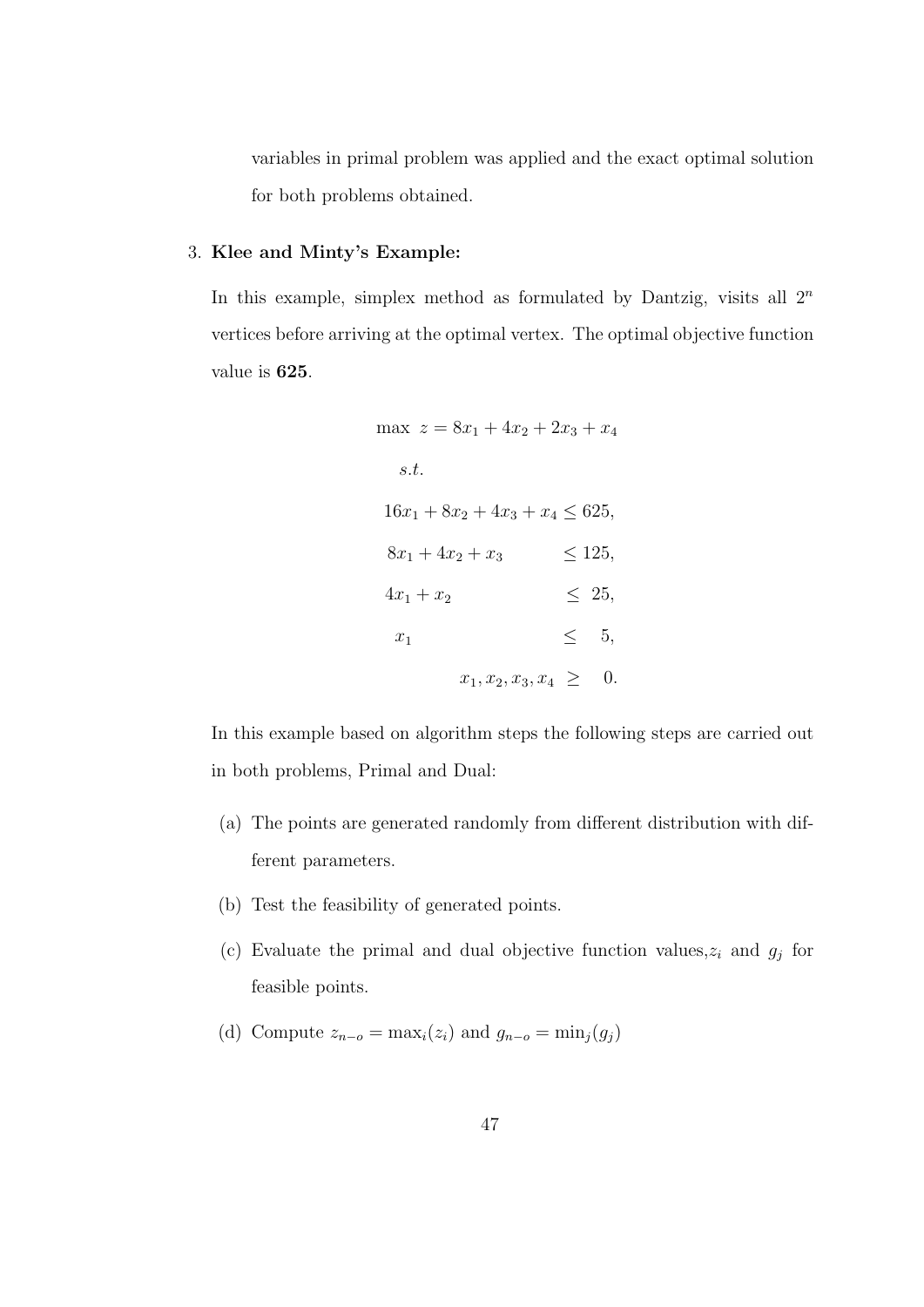(e) if  $(g_{n-o} - z_{n-o}) \leq \epsilon$ , small positive value, or the number of restarting get equal to its initial value, then the algorithm is stopped and outputs the values of  $z_{n-o}$ ,  $\underline{x}_{n-o}$ ,  $g_{n-o}$ ,  $\underline{y}_{n-o}$  and stop restart.

The summary of results are shown in the following table.

Table 2.6: Near-Optimal values of Primal and Dual objective functions in LPP by using stochastic search algorithm with different distributions in primal and

| Distribution           | $z_{n-o}$ | $g_{n-o}$ |        | $#$ infeasible points | gap   | time/    |       |
|------------------------|-----------|-----------|--------|-----------------------|-------|----------|-------|
|                        |           |           | Primal | Dual                  | Total |          | sec.  |
| $Uniform(0, \mu_i)$    | 588.05    | 634.05    | 20254  | $\theta$              | 20254 | 46       | 14.19 |
| $N(\mu_j, \mu_i^2)$    | na        | na        | na     | na                    | na    | na       | na    |
| $N(1/2\mu_i, \mu_i^2)$ | 570.3     | 625.1     | 64880  | 237                   | 65117 | 54.8     | 1.35  |
| Beta(0.5, 0.75)        | 614.03    | 627.69    | 1920   | $\Omega$              | 1920  | 13.66    | 1.64  |
| Beta(0.5, 1)           | 618.08    | 626.22    | 1179   | $\Omega$              | 1179  | 8.14     | 1.04  |
| Beta(0.25, 1)          | 623.31    | 625.01    | 171    | $\Omega$              | 171   | 1.7      | 0.47  |
| Beta(0.25, 0.75)       | 624.35    | 625.03    | 322    | $\Omega$              | 322   | 0.68     | 0.55  |
| Beta(0.05, 0.05)       | 625       | 625       | 1121   | 0                     | 1121  | $\Omega$ | 1.33  |
| Geo(0.5)               | 625       | 625       | 833    | $\theta$              | 833   | 0        | 0.55  |

dual problem.

- Also in this example, the efficiency of most of non-uniform statistical distributions is better than uniform distribution. This can be understood from running time of proposed algorithm and gap (distance between primal and dual near-optimal objective function values).
- The normal distribution with the mean at upper (lower) bound for primal (dual) decision variable is not applicable. But normal distribution with mean at the half of the upper (lower) bound for primal (dual) decision variable has better performance than uniform distribution.
- The results which are obtained from Beta distribution with parameters  $0 < \alpha < 1$  and  $\beta = 1$  are better than other cases of  $\alpha, \beta$ .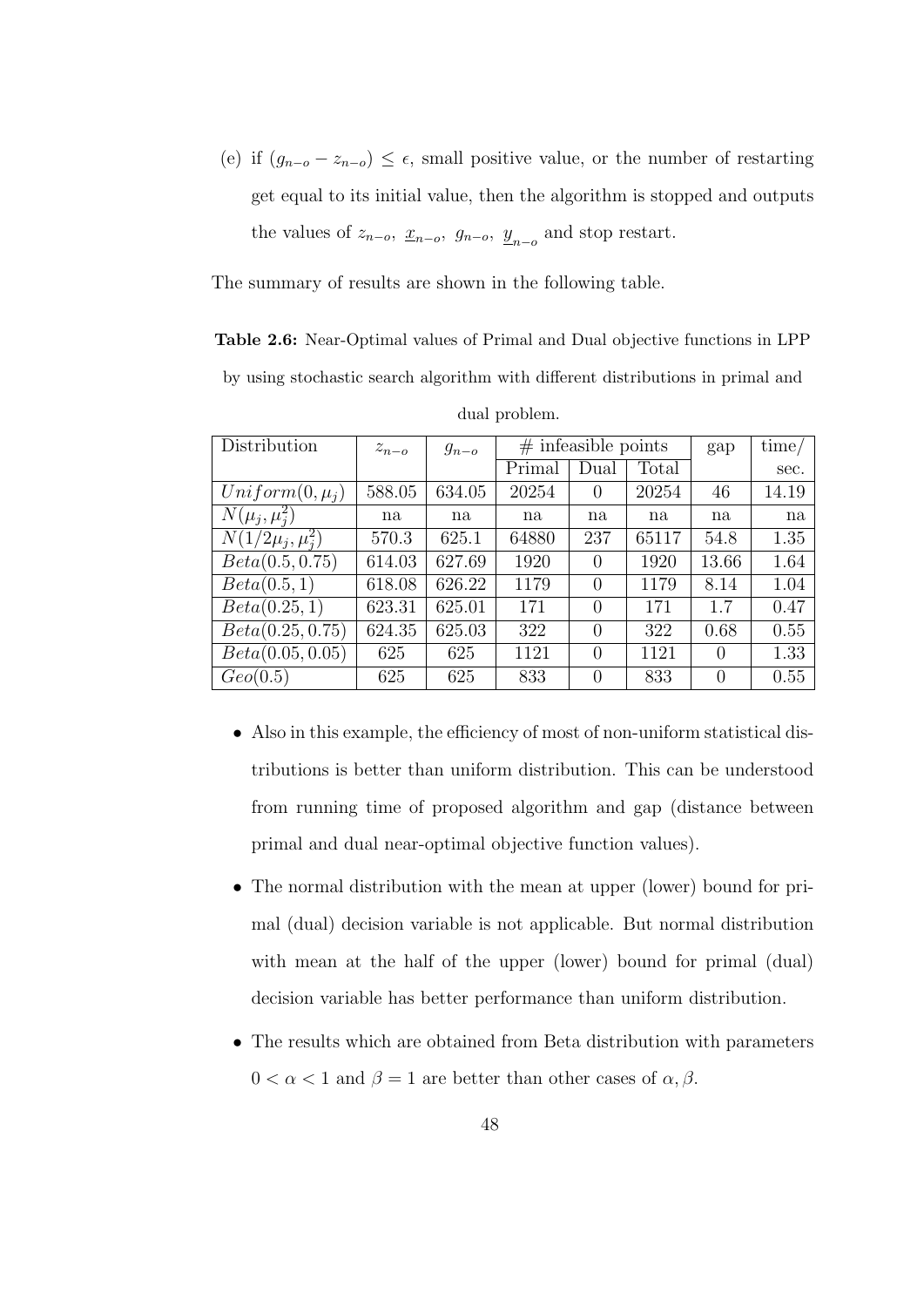• The coordinates of bounding points of this example are multiples of optimal solution  $\underline{x}_{opt}, \underline{y}_{opt}$  then a discreet distribution is very efficient and here the Geometric distribution with parameter  $p = 0.5$  reaches to the exact optimal solution which is integer.

#### 4. Further example

This example has integer optimal solution in both problems and the optimal objective function value is 2200.

$$
max z = 45x_1 + 80x_2
$$
  
s.t.  

$$
5x_1 + 20x_2 \le 400,
$$
  

$$
10x_1 + 15x_2 \le 450,
$$
  

$$
x_1, x_2 \ge 0.
$$

In this example based on algorithm steps the following steps are carried out in both problems, Primal and Dual:

- (a) The points are generated randomly from different distribution with different parameters.
- (b) Test the feasibility of generated points.
- (c) Evaluate the primal and dual objective function values,  $z_i$  and  $g_j$  for feasible points.
- (d) Compute  $z_{n-o} = \max_i(z_i)$  and  $g_{n-o} = \min_i(g_i)$
- (e) if  $(g_{n-o} z_{n-o}) \leq \epsilon$ , small positive value, or the number of restarting get equal to its initial value, then the algorithm is stopped and outputs the values of  $z_{n-o}$ ,  $\underline{x}_{n-o}$ ,  $g_{n-o}$ ,  $\underline{y}_{n-o}$  and stop restart.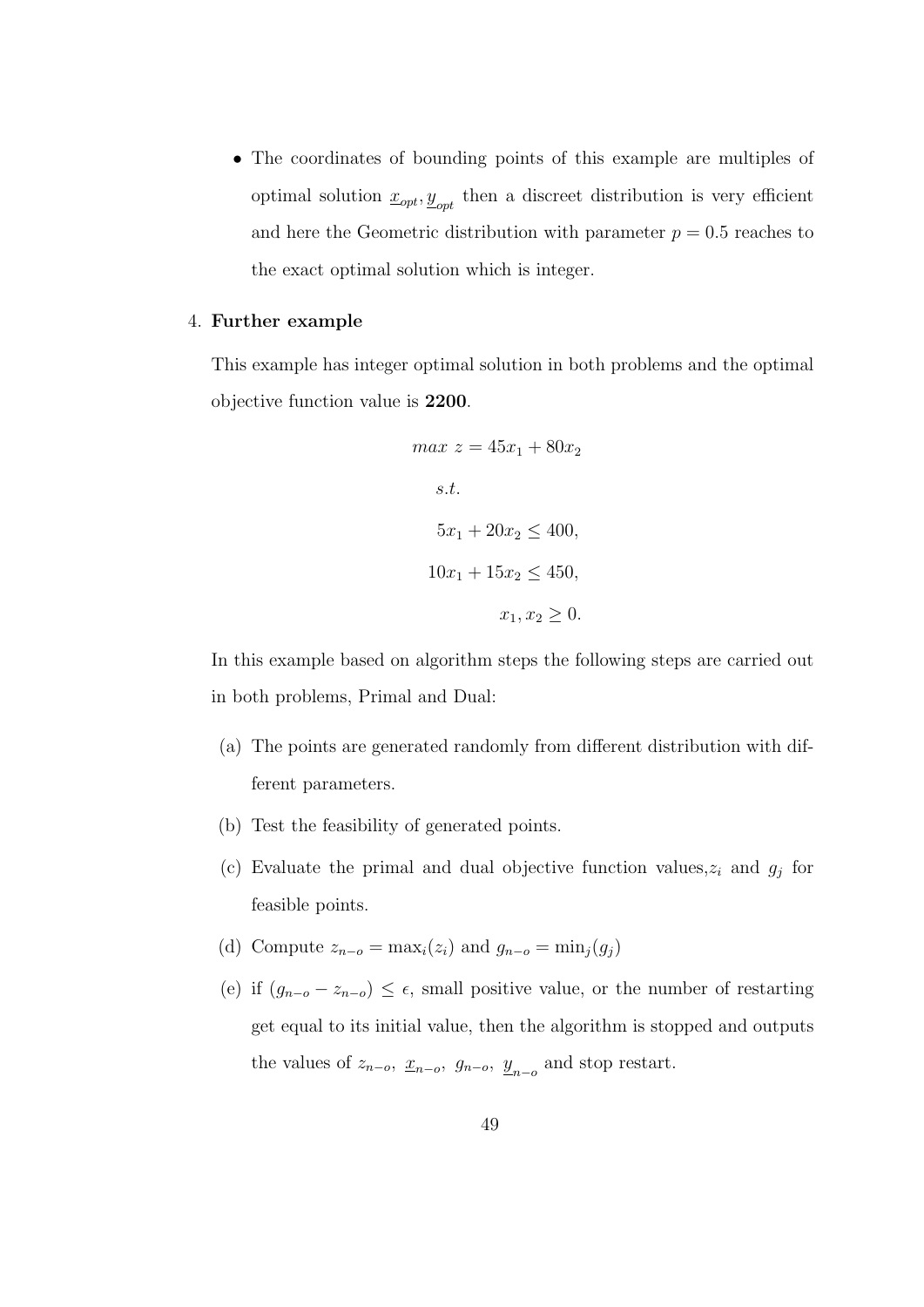The summary of results are shown in the following table.

Table 2.7: Near-Optimal values of Primal and Dual objective functions in LPP by using stochastic search algorithm with different distributions in primal and dual problem.

| Distribution           | $z_{n-o}$ | $g_{n-o}$ |        | $#$ infeasible points |       | gap              | CPU time/ |
|------------------------|-----------|-----------|--------|-----------------------|-------|------------------|-----------|
|                        |           |           | Primal | Dual                  | Total |                  | sec.      |
| $N(\mu_j, \mu_i^2)$    | 2189.8    | 2208.32   | 1335   | 350                   | 1685  | 18.472           | 0.076     |
| $N(1/2\mu_j, \mu_i^2)$ | 2191.6    | 2207.2    | 1082   | 346                   | 1428  | 15.536           | 0.071     |
| $Weibull(\mu_i, 3.5)$  | 2198.7    | 2206.9    | 1454   | 550                   | 2004  | 8.25             | 0.136     |
| $Poisson(\mu_i)$       | 2200      | 2200      | 50000  | 2070                  | 52070 | $\left( \right)$ | 18.2      |
| $Poisson(1/2\mu_i)$    | 2200      | 2200      | 17     | 1675                  | 1692  | $\left( \right)$ | 0.191     |

The Uniform distribution has no efficiency for this example. Then, we applied Non-uniform distribution for both primal and dual problems. Normal and Weibull distributions for primal and Gamma distribution for dual problem. As it can be seen when a fraction of mean parameter of Normal distribution is considered the efficiency of algorithm is increased. It is clear that the Weibull distribution for scale parameters bigger than 3.4 leads to Normal distribution and we see the behavior of this distribution. Because of existence an integer solution for the problem, discrete distributions are best for this problem.

All this work has been published in the Pakistan Journal of Statistics, Vol. 27, No. 1, pp. 65-74.